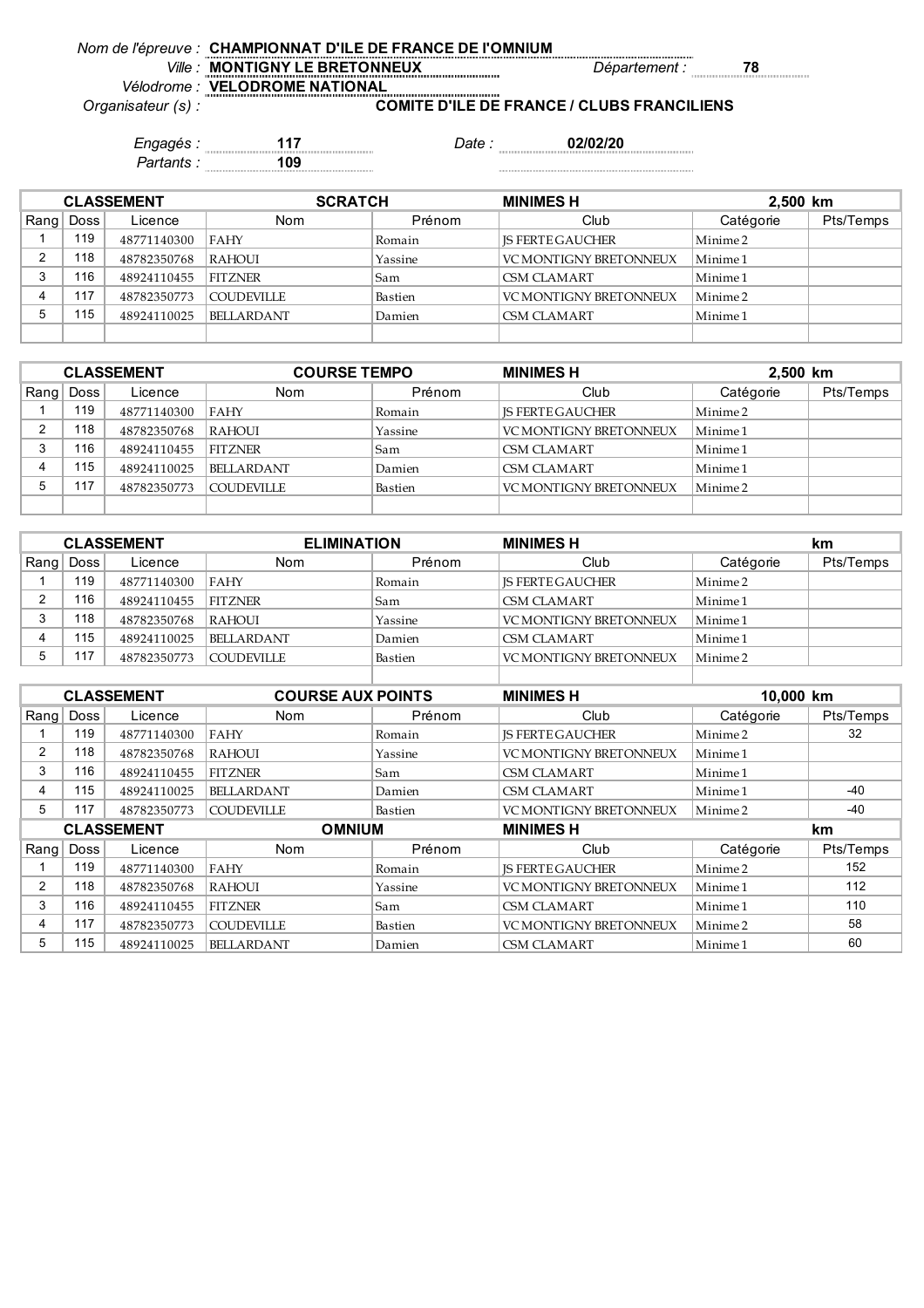|                 |      | <b>CLASSEMENT</b> | <b>SCRATCH</b>    |                 | <b>CADETS H</b>               | 2,500     |            |
|-----------------|------|-------------------|-------------------|-----------------|-------------------------------|-----------|------------|
| Rang            | Doss | Licence           | Nom               | Prénom          | Club                          | Catégorie | <b>Pts</b> |
|                 | 73   | 48946040413       | <b>GRIGNON</b>    | Alexandre       | <b>US CRETEIL</b>             | Cadet 2   |            |
| $\overline{2}$  | 91   | 48946010206       | <b>MATHIAS</b>    | Sony            | <b>TEAM 94 CYCLING</b>        | Cadet 2   |            |
| 3               | 71   | 48924110439       | <b>PANOR</b>      | Enzo            | <b>CSM CLAMART</b>            | Cadet 2   |            |
| 4               | 72   | 48935150075       | <b>LINVAL</b>     | Florian         | <b>EC AULNAY</b>              | Cadet 2   |            |
| 5               | 83   | 48750240277       | <b>DORMY</b>      | Clément         | <b>US METRO TRANSPORTS</b>    | Cadet 2   |            |
| 6               | 86   | 48750160377       | <b>BENDAVID</b>   | Maxime          | PARIS CYCLISTE OLYMPIQUE      | Cadet 2   |            |
| $\overline{7}$  | 76   | 48782350565       | <b>DUPONT</b>     | Alixan          | <b>VC MONTIGNY BRETONNEUX</b> | Cadet 2   |            |
| 8               | 82   | 48771590015       | <b>CLEMENT</b>    | Christiano      | <b>VELO CLUB DE COMPANS</b>   | Cadet 1   |            |
| 9               | 88   | 48946010195       | <b>BOULAHOITE</b> | Rayan           | TEAM 94 CYCLING               | Cadet 2   |            |
| 10 <sup>1</sup> | 90   | 48946010174       | <b>KARPP</b>      | Gwendal         | <b>TEAM 94 CYCLING</b>        | Cadet 1   |            |
| 11              | 75   | 48782350656       | <b>BERG</b>       | Gabriel         | <b>VC MONTIGNY BRETONNEUX</b> | Cadet 1   |            |
| 12              | 77   | 48782350591       | <b>LOUVRIER</b>   | Stanislas       | <b>VC MONTIGNY BRETONNEUX</b> | Cadet 2   |            |
| 13              | 93   | 48782430240       | <b>BRAIL</b>      | Mathis          | EC VERNOUILLET V.T.           | Cadet 2   |            |
| 14              | 87   | 60971920320       | <b>BOUCHER</b>    | Lilian Stéphane | <b>TEAM 94 CYCLING</b>        | Cadet 2   |            |
| 15              | 78   | 48782350599       | <b>TRESSEL</b>    | Robin           | <b>VC MONTIGNY BRETONNEUX</b> | Cadet 2   |            |
| 16              | 81   | 48957080253       | <b>LUXEUIL</b>    | Chrislyn        | ARGENTEUIL VAL DE SEINE 95    | Cadet 1   |            |
| 17              | 89   | 60971920236       | <b>FARESCOUR</b>  | Guynaël         | TEAM 94 CYCLING               | Cadet 1   |            |
| 18              | 80   | 48957080482       | <b>ARNAUD</b>     | Maxime          | ARGENTEUIL VAL DE SEINE 95    | Cadet 2   |            |
| 19              | 85   | 48782210064       | <b>TILLY</b>      | Félix           | <b>EC DU HOUDANAIS</b>        | Cadet 1   |            |
| 20              | 74   | 48782350594       | <b>BALHAWAN</b>   | Adrien          | <b>VC MONTIGNY BRETONNEUX</b> | Cadet 1   |            |
| 21              | 84   | 48913070340       | <b>RAMSAMY</b>    | Samuel          | EC MONTGERON VIGNEUX          | Cadet 2   |            |
|                 |      |                   |                   |                 |                               |           |            |

|                   |      | <b>CLASSEMENT</b> | <b>COURSE TEMPO</b> |                 | <b>CADETS H</b>               | 5,000     |                |
|-------------------|------|-------------------|---------------------|-----------------|-------------------------------|-----------|----------------|
| Rang              | Doss | Licence           | <b>Nom</b>          | Prénom          | Club                          | Catégorie | Pts            |
|                   | 91   | 48946010206       | <b>MATHIAS</b>      | Sony            | <b>TEAM 94 CYCLING</b>        | Cadet 2   | 4              |
| $\overline{2}$    | 71   | 48924110439       | <b>PANOR</b>        | Enzo            | <b>CSM CLAMART</b>            | Cadet 2   | $\overline{2}$ |
| 3                 | 93   | 48782430240       | <b>BRAIL</b>        | Mathis          | EC VERNOUILLET V.T.           | Cadet 2   | $\overline{2}$ |
| 4                 | 73   | 48946040413       | <b>GRIGNON</b>      | Alexandre       | <b>US CRETEIL</b>             | Cadet 2   | 2              |
| 5                 | 72   | 48935150075       | <b>LINVAL</b>       | Florian         | <b>EC AULNAY</b>              | Cadet 2   | $\overline{2}$ |
| 6                 | 83   | 48750240277       | <b>DORMY</b>        | Clément         | <b>US METRO TRANSPORTS</b>    | Cadet 2   | $\overline{2}$ |
| $\overline{7}$    | 86   | 48750160377       | <b>BENDAVID</b>     | Maxime          | PARIS CYCLISTE OLYMPIOUE      | Cadet 2   |                |
| 8                 | 90   | 48946010174       | <b>KARPP</b>        | Gwendal         | <b>TEAM 94 CYCLING</b>        | Cadet 1   |                |
| 9                 | 82   | 48771590015       | <b>CLEMENT</b>      | Christiano      | <b>VELO CLUB DE COMPANS</b>   | Cadet 1   |                |
| 10                | 75   | 48782350656       | <b>BERG</b>         | Gabriel         | <b>VC MONTIGNY BRETONNEUX</b> | Cadet 1   |                |
| 11                | 77   | 48782350591       | <b>LOUVRIER</b>     | Stanislas       | <b>VC MONTIGNY BRETONNEUX</b> | Cadet 2   |                |
| $12 \overline{ }$ | 85   | 48782210064       | <b>TILLY</b>        | Félix           | <b>EC DU HOUDANAIS</b>        | Cadet 1   |                |
| 13                | 87   | 60971920320       | <b>BOUCHER</b>      | Lilian Stéphane | <b>TEAM 94 CYCLING</b>        | Cadet 2   |                |
| 14                | 76   | 48782350565       | <b>DUPONT</b>       | Alixan          | <b>VC MONTIGNY BRETONNEUX</b> | Cadet 2   |                |
| 15                | 88   | 48946010195       | <b>BOULAHOITE</b>   | Rayan           | TEAM 94 CYCLING               | Cadet 2   |                |
| 16                | 84   | 48913070340       | <b>RAMSAMY</b>      | Samuel          | EC MONTGERON VIGNEUX          | Cadet 2   |                |
| 17                | 78   | 48782350599       | TRESSEL             | Robin           | VC MONTIGNY BRETONNEUX        | Cadet 2   |                |
| 18                | 81   | 48957080253       | <b>LUXEUIL</b>      | Chrislyn        | ARGENTEUIL VAL DE SEINE 95    | Cadet 1   |                |
| 19                | 89   | 60971920236       | <b>FARESCOUR</b>    | Guynaël         | TEAM 94 CYCLING               | Cadet 1   |                |
| 20                | 80   | 48957080482       | <b>ARNAUD</b>       | Maxime          | ARGENTEUIL VAL DE SEINE 95    | Cadet 2   |                |
| 21                | 74   | 48782350594       | <b>BALHAWAN</b>     | Adrien          | <b>VC MONTIGNY BRETONNEUX</b> | Cadet 1   |                |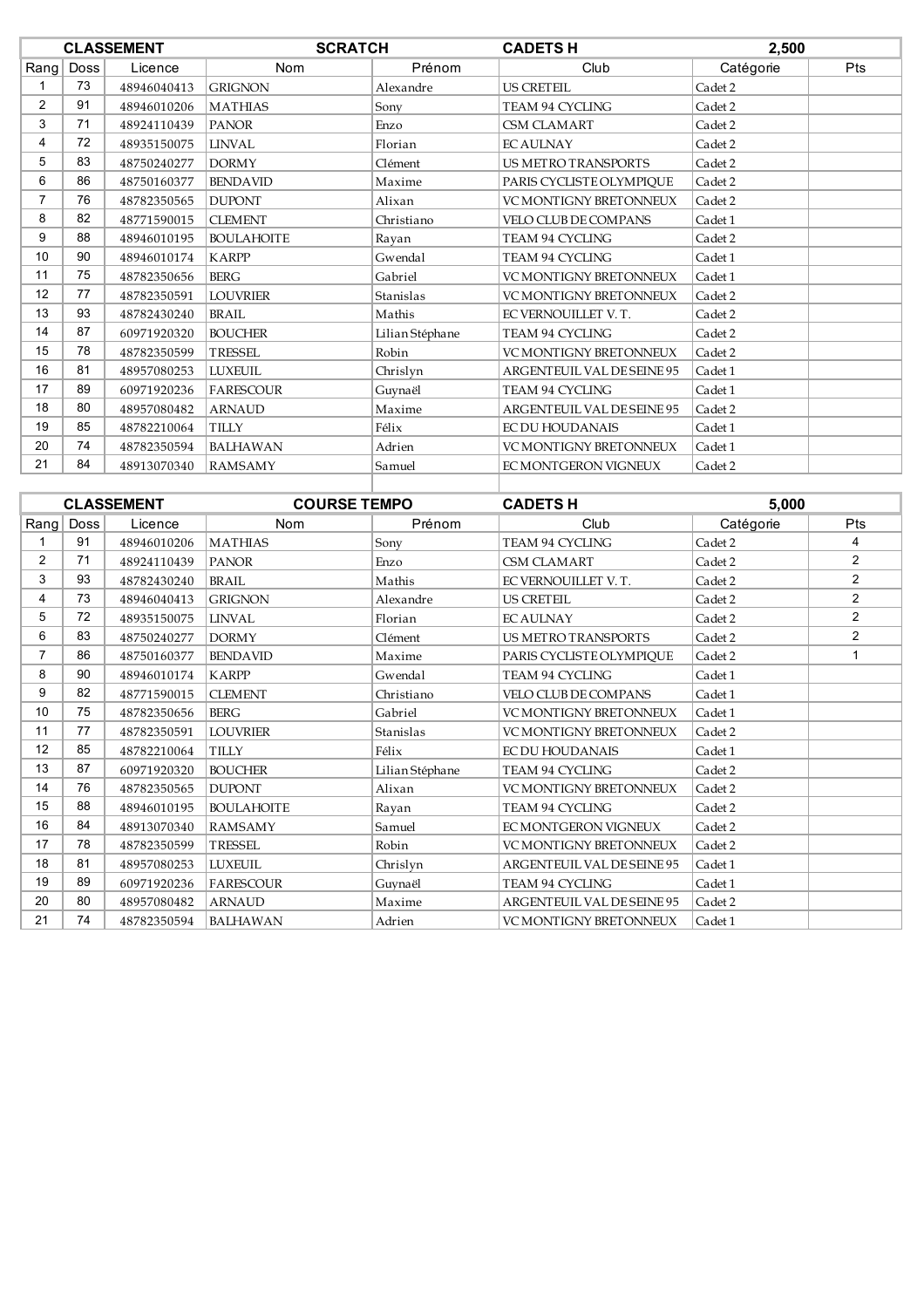|      |             | <b>CLASSEMENT</b> | <b>ELIMINATION</b> |                 | <b>CADETSH</b>                |           | <b>km</b>  |
|------|-------------|-------------------|--------------------|-----------------|-------------------------------|-----------|------------|
| Rang | <b>Doss</b> | Licence           | Nom                | Prénom          | Club                          | Catégorie | <b>Pts</b> |
|      | 73          | 48946040413       | <b>GRIGNON</b>     | Alexandre       | <b>US CRETEIL</b>             | Cadet 2   |            |
| 2    | 91          | 48946010206       | <b>MATHIAS</b>     | Sony            | TEAM 94 CYCLING               | Cadet 2   |            |
| 3    | 72          | 48935150075       | <b>LINVAL</b>      | Florian         | <b>EC AULNAY</b>              | Cadet 2   |            |
| 4    | 83          | 48750240277       | <b>DORMY</b>       | Clément         | <b>US METRO TRANSPORTS</b>    | Cadet 2   |            |
| 5    | 76          | 48782350565       | <b>DUPONT</b>      | Alixan          | <b>VC MONTIGNY BRETONNEUX</b> | Cadet 2   |            |
| 6    | 93          | 48782430240       | BRAIL              | Mathis          | EC VERNOUILLET V.T.           | Cadet 2   |            |
| 7    | 86          | 48750160377       | <b>BENDAVID</b>    | Maxime          | PARIS CYCLISTE OLYMPIQUE      | Cadet 2   |            |
| 8    | 90          | 48946010174       | <b>KARPP</b>       | Gwendal         | <b>TEAM 94 CYCLING</b>        | Cadet 1   |            |
| 9    | 71          | 48924110439       | <b>PANOR</b>       | Enzo            | <b>CSM CLAMART</b>            | Cadet 2   |            |
| 10   | 75          | 48782350656       | <b>BERG</b>        | Gabriel         | <b>VC MONTIGNY BRETONNEUX</b> | Cadet 1   |            |
| 11   | 88          | 48946010195       | <b>BOULAHOITE</b>  | Ravan           | TEAM 94 CYCLING               | Cadet 2   |            |
| 12   | 89          | 60971920236       | <b>FARESCOUR</b>   | Guynaël         | TEAM 94 CYCLING               | Cadet 1   |            |
| 13   | 80          | 48957080482       | <b>ARNAUD</b>      | Maxime          | ARGENTEUIL VAL DE SEINE 95    | Cadet 2   |            |
| 14   | 77          | 48782350591       | <b>LOUVRIER</b>    | Stanislas       | VC MONTIGNY BRETONNEUX        | Cadet 2   |            |
| 15   | 85          | 48782210064       | <b>TILLY</b>       | Félix           | <b>EC DU HOUDANAIS</b>        | Cadet 1   |            |
| 16   | 84          | 48913070340       | <b>RAMSAMY</b>     | Samuel          | EC MONTGERON VIGNEUX          | Cadet 2   |            |
| 17   | 82          | 48771590015       | <b>CLEMENT</b>     | Christiano      | <b>VELO CLUB DE COMPANS</b>   | Cadet 1   |            |
| 18   | 81          | 48957080253       | <b>LUXEUIL</b>     | Chrislyn        | ARGENTEUIL VAL DE SEINE 95    | Cadet 1   |            |
| 19   | 78          | 48782350599       | <b>TRESSEL</b>     | Robin           | <b>VC MONTIGNY BRETONNEUX</b> | Cadet 2   |            |
| 20   | 87          | 60971920320       | <b>BOUCHER</b>     | Lilian Stéphane | <b>TEAM 94 CYCLING</b>        | Cadet 2   |            |
| 21   | 74          | 48782350594       | <b>BALHAWAN</b>    | Adrien          | <b>VC MONTIGNY BRETONNEUX</b> | Cadet 1   |            |

|                |      | <b>CLASSEMENT</b> | <b>COURSE AUX POINTS</b> |                 | <b>CADETSH</b>                | 16,000    |                |
|----------------|------|-------------------|--------------------------|-----------------|-------------------------------|-----------|----------------|
| Rang           | Doss | Licence           | <b>Nom</b>               | Prénom          | Club                          | Catégorie | <b>Pts</b>     |
|                | 72   | 48935150075       | <b>LINVAL</b>            | Florian         | <b>EC AULNAY</b>              | Cadet 2   | 38             |
| $\overline{2}$ | 77   | 48782350591       | <b>LOUVRIER</b>          | Stanislas       | VC MONTIGNY BRETONNEUX        | Cadet 2   | 28             |
| 3              | 91   | 48946010206       | <b>MATHIAS</b>           | Sony            | <b>TEAM 94 CYCLING</b>        | Cadet 2   | 20             |
| 4              | 83   | 48750240277       | <b>DORMY</b>             | Clément         | <b>US METRO TRANSPORTS</b>    | Cadet 2   | 15             |
| 5              | 86   | 48750160377       | <b>BENDAVID</b>          | Maxime          | PARIS CYCLISTE OLYMPIOUE      | Cadet 2   | 9              |
| 6              | 73   | 48946040413       | <b>GRIGNON</b>           | Alexandre       | <b>US CRETEIL</b>             | Cadet 2   | 9              |
|                | 82   | 48771590015       | <b>CLEMENT</b>           | Christiano      | VELO CLUB DE COMPANS          | Cadet 1   | $\overline{7}$ |
| 8              | 76   | 48782350565       | <b>DUPONT</b>            | Alixan          | <b>VC MONTIGNY BRETONNEUX</b> | Cadet 2   | 5              |
| 9              | 93   | 48782430240       | <b>BRAIL</b>             | Mathis          | EC VERNOUILLET V.T.           | Cadet 2   | 5              |
| 10             | 71   | 48924110439       | <b>PANOR</b>             | Enzo            | <b>CSM CLAMART</b>            | Cadet 2   | $\overline{2}$ |
| 11             | 75   | 48782350656       | <b>BERG</b>              | Gabriel         | <b>VC MONTIGNY BRETONNEUX</b> | Cadet 1   |                |
| 12             | 80   | 48957080482       | <b>ARNAUD</b>            | Maxime          | ARGENTEUIL VAL DE SEINE 95    | Cadet 2   |                |
| 13             | 90   | 48946010174       | <b>KARPP</b>             | Gwendal         | <b>TEAM 94 CYCLING</b>        | Cadet 1   | $-19$          |
| 14             | 85   | 48782210064       | <b>TILLY</b>             | Félix           | <b>EC DU HOUDANAIS</b>        | Cadet 1   | $-20$          |
| 15             | 89   | 60971920236       | <b>FARESCOUR</b>         | Guynaël         | TEAM 94 CYCLING               | Cadet 1   | $-20$          |
| 16             | 74   | 48782350594       | <b>BALHAWAN</b>          | Adrien          | <b>VC MONTIGNY BRETONNEUX</b> | Cadet 1   | $-40$          |
| 17             | 78   | 48782350599       | <b>TRESSEL</b>           | Robin           | VC MONTIGNY BRETONNEUX        | Cadet 2   | $-40$          |
| 18             | 84   | 48913070340       | <b>RAMSAMY</b>           | Samuel          | EC MONTGERON VIGNEUX          | Cadet 2   | $-40$          |
| 19             | 81   | 48957080253       | <b>LUXEUIL</b>           | Chrislyn        | ARGENTEUIL VAL DE SEINE 95    | Cadet 1   | $-60$          |
| 20             | 87   | 60971920320       | <b>BOUCHER</b>           | Lilian Stéphane | <b>TEAM 94 CYCLING</b>        | Cadet 2   | -80            |
| 21             | 88   | 48946010195       | <b>BOULAHOITE</b>        | Rayan           | TEAM 94 CYCLING               | Cadet 2   | $-80$          |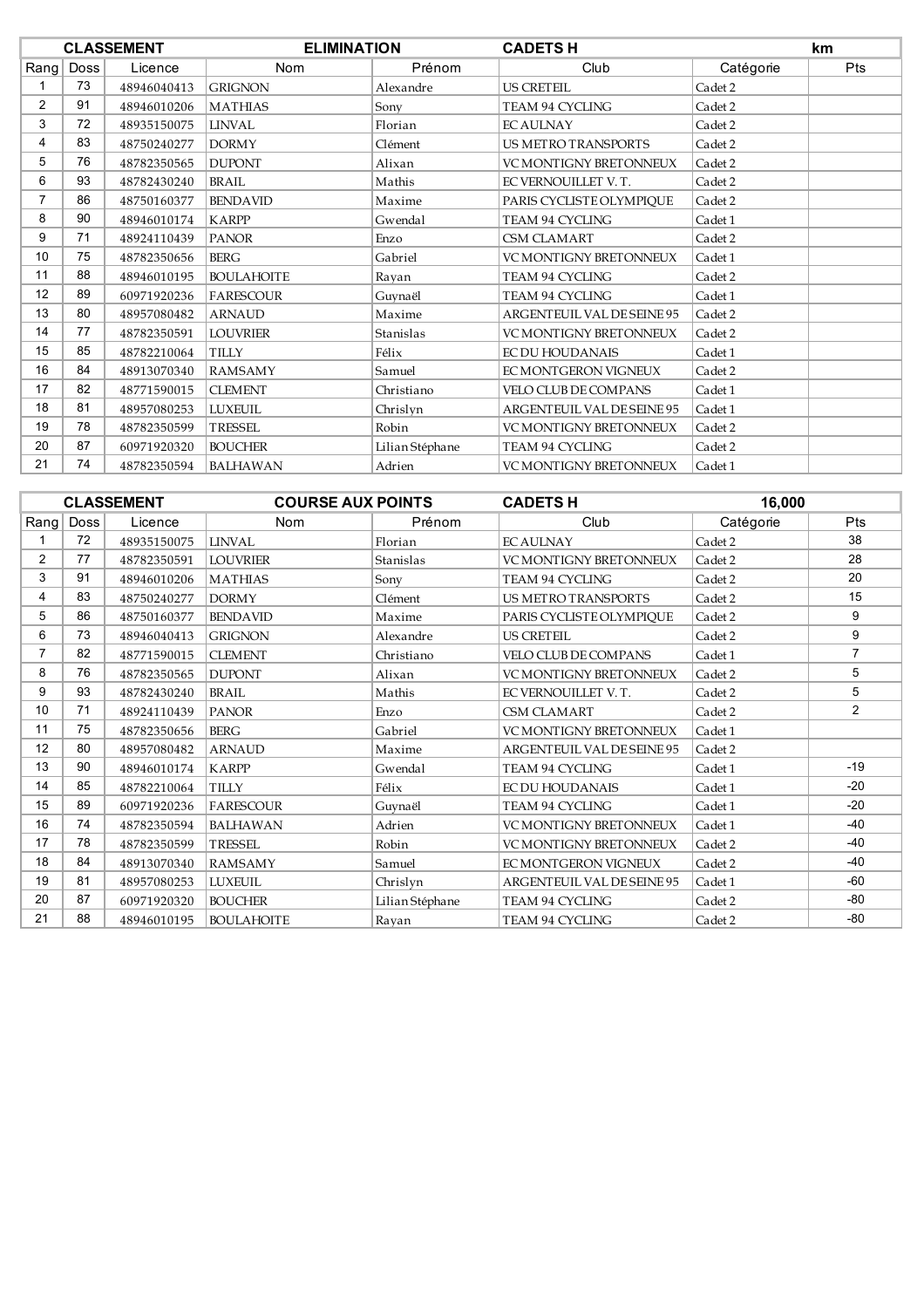|                 |      | <b>CLASSEMENT</b> | <b>OMNIUM</b>     |                 | <b>CADETS H</b>               |           |            |
|-----------------|------|-------------------|-------------------|-----------------|-------------------------------|-----------|------------|
| Rang            | Doss | Licence           | Nom               | Prénom          | Club                          | Catégorie | Pts        |
|                 | 72   | 48935150075       | LINVAL.           | Florian         | <b>EC AULNAY</b>              | Cadet 2   | 139        |
| $\overline{2}$  | 91   | 48946010206       | <b>MATHIAS</b>    | Sony            | TEAM 94 CYCLING               | Cadet 2   | 136        |
| 3               | 73   | 48946040413       | <b>GRIGNON</b>    | Alexandre       | <b>US CRETEIL</b>             | Cadet 2   | 123        |
| 4               | 83   | 48750240277       | <b>DORMY</b>      | Clément         | <b>US METRO TRANSPORTS</b>    | Cadet 2   | 111        |
| 5               | 71   | 48924110439       | <b>PANOR</b>      | Enzo            | <b>CSM CLAMART</b>            | Cadet 2   | 100        |
| 6               | 86   | 48750160377       | <b>BENDAVID</b>   | Maxime          | PARIS CYCLISTE OLYMPIOUE      | Cadet 2   | 95         |
|                 | 93   | 48782430240       | <b>BRAIL</b>      | Mathis          | EC VERNOUILLET V.T.           | Cadet 2   | 87         |
| 8               | 76   | 48782350565       | <b>DUPONT</b>     | Alixan          | <b>VC MONTIGNY BRETONNEUX</b> | Cadet 2   | 79         |
| 9               | 77   | 48782350591       | <b>LOUVRIER</b>   | Stanislas       | <b>VC MONTIGNY BRETONNEUX</b> | Cadet 2   | 76         |
| 10 <sup>°</sup> | 90   | 48946010174       | <b>KARPP</b>      | Gwendal         | <b>TEAM 94 CYCLING</b>        | Cadet 1   | 75         |
| 11              | 82   | 48771590015       | <b>CLEMENT</b>    | Christiano      | VELO CLUB DE COMPANS          | Cadet 1   | 65         |
| 12              | 75   | 48782350656       | <b>BERG</b>       | Gabriel         | <b>VC MONTIGNY BRETONNEUX</b> | Cadet 1   | 64         |
| 13              | 80   | 48957080482       | <b>ARNAUD</b>     | Maxime          | ARGENTEUIL VAL DE SEINE 95    | Cadet 2   | 24         |
| 14              | 85   | 48782210064       | <b>TILLY</b>      | Félix           | <b>EC DU HOUDANAIS</b>        | Cadet 1   | 14         |
| 15              | 89   | 60971920236       | <b>FARESCOUR</b>  | Guynaël         | TEAM 94 CYCLING               | Cadet 1   | 10         |
| 16              | 78   | 48782350599       | <b>TRESSEL</b>    | Robin           | <b>VC MONTIGNY BRETONNEUX</b> | Cadet 2   | $-16$      |
| 17              | 84   | 48913070340       | <b>RAMSAMY</b>    | Samuel          | EC MONTGERON VIGNEUX          | Cadet 2   | $-19$      |
| 18              | 74   | 48782350594       | <b>BALHAWAN</b>   | Adrien          | <b>VC MONTIGNY BRETONNEUX</b> | Cadet 1   | $-36$      |
| 19              | 81   | 48957080253       | <b>LUXEUIL</b>    | Chrislyn        | ARGENTEUIL VAL DE SEINE 95    | Cadet 1   | $-38$      |
| 20              | 88   | 48946010195       | <b>BOULAHOITE</b> | Rayan           | TEAM 94 CYCLING               | Cadet 2   | <b>ABD</b> |
| 21              | 87   | 60971920320       | <b>BOUCHER</b>    | Lilian Stéphane | <b>TEAM 94 CYCLING</b>        | Cadet 2   | <b>ABD</b> |

|      |             | <b>CLASSEMENT</b> | <b>SCRATCH</b>  |                 | <b>MIN / CADETTES</b>               |                     | 2,500     |  |
|------|-------------|-------------------|-----------------|-----------------|-------------------------------------|---------------------|-----------|--|
| Rang | <b>Doss</b> | Licence           | <b>Nom</b>      | Prénom          | Club                                | Catégorie           | Pts/Temps |  |
|      | 101         | 48946010078       | <b>PRUDENT</b>  | Farrah          | <b>TEAM 94 CYCLING</b>              | Cadet 2             |           |  |
| 2    | 103         | 48924200225       | <b>ROBLIN</b>   | <b>Iuliette</b> | CSM VILLENEUVE LA GARENNE   Cadet 2 |                     |           |  |
| 3    | 102         | 48924200226       | <b>MORICHON</b> | Mathilde        | CSM VILLENEUVE LA GARENNE   Cadet 2 |                     |           |  |
| 4    | 108         | 48924090070       | <b>LEDEME</b>   | Lilou           | <b>ANTONY BERNY CYCLISTE</b>        | Minime <sub>2</sub> |           |  |
| 5    | 109         | 48771570036       | <b>VALADE</b>   | Alexandra       | LES RAYONS DE L'AVENIR              | Cadet 1             |           |  |
| 6    | 105         | 48782210185       | <b>LANGLAIS</b> | Kvara           | <b>EC DU HOUDANAIS</b>              | Cadet 1             |           |  |
|      | 106         | 48946010236       | <b>DIRINGER</b> | Marine          | <b>TEAM 94 CYCLING</b>              | Minime <sub>2</sub> |           |  |
| 8    | 107         | 48946010173       | <b>KARPP</b>    | ∣Romane         | <b>TEAM 94 CYCLING</b>              | Minime 1            |           |  |
|      |             |                   |                 |                 |                                     |                     |           |  |
|      |             |                   |                 |                 |                                     |                     |           |  |

|   |           | <b>CLASSEMENT</b> | <b>COURSE TEMPO</b> |           | <b>MIN / CADETTES</b>               | 5,000 km            |     |
|---|-----------|-------------------|---------------------|-----------|-------------------------------------|---------------------|-----|
|   | Rang Doss | Licence           | <b>Nom</b>          | Prénom    | Club                                | Catégorie           | Pts |
|   | 102       | 48924200226       | <b>MORICHON</b>     | Mathilde  | CSM VILLENEUVE LA GARENNE   Cadet 2 |                     |     |
| 2 | 101       | 48946010078       | <b>PRUDENT</b>      | Farrah    | TEAM 94 CYCLING                     | Cadet 2             |     |
| 3 | 103       | 48924200225       | <b>ROBLIN</b>       | Juliette  | CSM VILLENEUVE LA GARENNE   Cadet 2 |                     |     |
| 4 | 109       | 48771570036       | <b>VALADE</b>       | Alexandra | LES RAYONS DE L'AVENIR              | Cadet 1             |     |
| 5 | 108       | 48924090070       | LEDEME              | Lilou     | <b>ANTONY BERNY CYCLISTE</b>        | Minime 2            |     |
| 6 | 105       | 48782210185       | LANGLAIS            | Kvara     | EC DU HOUDANAIS                     | Cadet 1             |     |
|   | 106       | 48946010236       | <b>DIRINGER</b>     | Marine    | TEAM 94 CYCLING                     | Minime <sub>2</sub> |     |
| 8 | 107       | 48946010173       | KARPP               | Romane    | TEAM 94 CYCLING                     | Minime 1            |     |

|   |           | <b>CLASSEMENT</b> | <b>ELIMINATION</b> |                 | <b>MIN / CADETTES</b>               |           | km        |
|---|-----------|-------------------|--------------------|-----------------|-------------------------------------|-----------|-----------|
|   | Rang Doss | Licence           | <b>Nom</b>         | Prénom          | Club                                | Catégorie | Pts/Temps |
|   | 103       | 48924200225       | <b>ROBLIN</b>      | <b>Juliette</b> | CSM VILLENEUVE LA GARENNE   Cadet 2 |           |           |
| ົ | 101       | 48946010078       | <b>PRUDENT</b>     | Farrah          | TEAM 94 CYCLING                     | Cadet 2   |           |
|   | 102       | 48924200226       | <b>MORICHON</b>    | Mathilde        | CSM VILLENEUVE LA GARENNE   Cadet 2 |           |           |
| 4 | 108       | 48924090070       | <b>LEDEME</b>      | Lilou           | <b>ANTONY BERNY CYCLISTE</b>        | Minime 2  |           |
| 5 | 109       | 48771570036       | <b>VALADE</b>      | Alexandra       | LES RAYONS DE L'AVENIR              | Cadet 1   |           |
| 6 | 106       | 48946010236       | <b>DIRINGER</b>    | Marine          | TEAM 94 CYCLING                     | Minime 2  |           |
|   | 105       | 48782210185       | LANGLAIS           | Kvara           | <b>EC DU HOUDANAIS</b>              | Cadet 1   |           |
| 8 | 107       | 48946010173       | <b>KARPP</b>       | Romane          | TEAM 94 CYCLING                     | Minime 1  |           |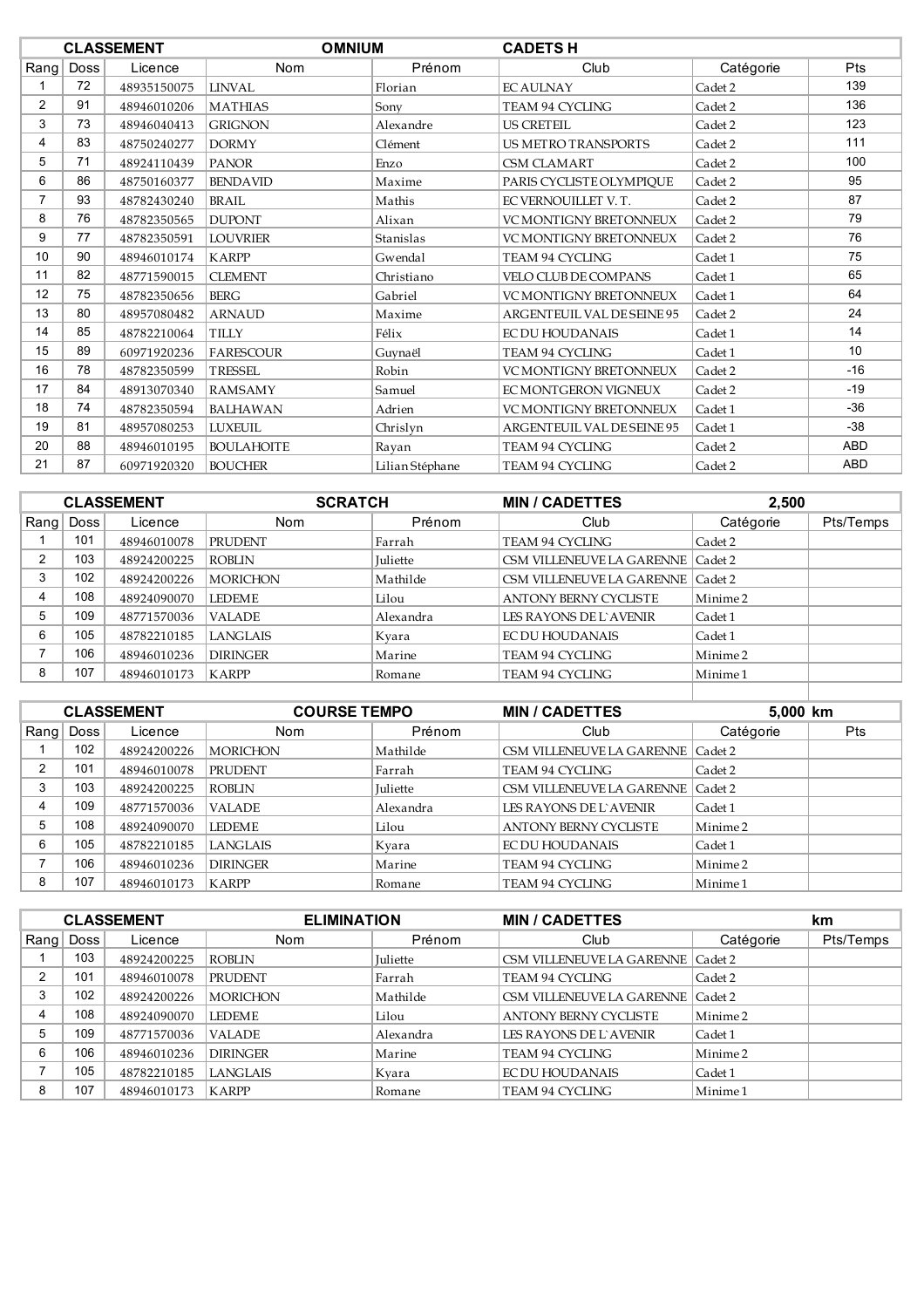|      | <b>CLASSEMENT</b> |             | <b>COURSE AUX POINTS</b> |                 | <b>MIN / CADETTES</b>               | 10,000    |            |
|------|-------------------|-------------|--------------------------|-----------------|-------------------------------------|-----------|------------|
| Rang | Doss              | Licence     | Nom                      | Prénom          | Club                                | Catégorie | <b>Pts</b> |
|      | 101               | 48946010078 | <b>PRUDENT</b>           | Farrah          | TEAM 94 CYCLING                     | Cadet 2   | 23         |
| 2    | 103               | 48924200225 | <b>ROBLIN</b>            | <b>Juliette</b> | CSM VILLENEUVE LA GARENNE   Cadet 2 |           | 11         |
| 3    | 102               | 48924200226 | <b>MORICHON</b>          | Mathilde        | CSM VILLENEUVE LA GARENNE   Cadet 2 |           |            |
| 4    | 108               | 48924090070 | <b>LEDEME</b>            | Lilou           | <b>ANTONY BERNY CYCLISTE</b>        | Minime 2  | 8          |
| 5    | 109               | 48771570036 | <b>VALADE</b>            | Alexandra       | LES RAYONS DE L'AVENIR              | Cadet 1   |            |
| 6    | 107               | 48946010173 | KARPP                    | Romane          | TEAM 94 CYCLING                     | Minime 1  |            |
|      | 105               | 48782210185 | LANGLAIS                 | Kvara           | EC DU HOUDANAIS                     | Cadet 1   |            |
| 8    | 106               | 48946010236 | <b>DIRINGER</b>          | Marine          | TEAM 94 CYCLING                     | Minime 2  |            |

|      | <b>CLASSEMENT</b> |             |                 | <b>OMNIUM</b><br><b>MIN / CADETTES</b> |                                     | km        |            |
|------|-------------------|-------------|-----------------|----------------------------------------|-------------------------------------|-----------|------------|
| Rang | <b>Doss</b>       | Licence     | <b>Nom</b>      | Prénom                                 | Club                                | Catégorie | <b>Pts</b> |
|      | 101               | 48946010078 | PRUDENT         | Farrah                                 | <b>TEAM 94 CYCLING</b>              | Cadet 2   | 139        |
|      | 103               | 48924200225 | <b>ROBLIN</b>   | <b>Juliette</b>                        | CSM VILLENEUVE LA GARENNE   Cadet 2 |           | 125        |
|      | 102               | 48924200226 | <b>MORICHON</b> | Mathilde                               | CSM VILLENEUVE LA GARENNE   Cadet 2 |           | 120        |
|      | 108               | 48924090070 | <b>LEDEME</b>   | Lilou                                  | <b>ANTONY BERNY CYCLISTE</b>        | Minime 2  | 108        |
| 5    | 109               | 48771570036 | <b>VALADE</b>   | Alexandra                              | LES RAYONS DE L'AVENIR              | Cadet 1   | 102        |
| 6    | 105               | 48782210185 | <b>LANGLAIS</b> | Kvara                                  | <b>EC DU HOUDANAIS</b>              | Cadet 1   | 88         |
|      | 106               | 48946010236 | <b>DIRINGER</b> | Marine                                 | <b>TEAM 94 CYCLING</b>              | Minime 2  | 86         |
| 8    | 107               | 48946010173 | <b>KARPP</b>    | Romane                                 | <b>TEAM 94 CYCLING</b>              | Minime 1  | 78         |

|                   |      | <b>CLASSEMENT</b> | <b>SCRATCH</b>      |           | <b>JUNIORS H</b>              |               | 7,500 km |  |
|-------------------|------|-------------------|---------------------|-----------|-------------------------------|---------------|----------|--|
| Rang              | Doss | Licence           | Nom                 | Prénom    | Club                          | Catégorie     | Temps    |  |
|                   | 37   | 48946010222       | <b>MACE</b>         | Marius    | <b>TEAM 94 CYCLING</b>        | <b>Iunior</b> |          |  |
| $\overline{2}$    | 46   | 48946010218       | <b>COLSY</b>        | Noé       | TEAM 94 CYCLING               | Junior        |          |  |
| 3                 | 30   | 48782350320       | <b>LOUVRIER</b>     | Erwan     | <b>VC MONTIGNY BRETONNEUX</b> | <b>Iunior</b> |          |  |
| 4                 | 45   | 48935050666       | <b>SELLIER</b>      | Mathis    | <b>CM AUBERVILLIERS 93</b>    | Junior        |          |  |
| 5                 | 36   | 48946010205       | <b>DOLLIN</b>       | Djiovany  | TEAM 94 CYCLING               | Junior        |          |  |
| 6                 | 26   | 48924110441       | <b>BOXE</b>         | Alexandre | <b>CSM CLAMART</b>            | Junior        |          |  |
|                   | 38   | 48946010225       | <b>PARADELA</b>     | Thomas    | <b>TEAM 94 CYCLING</b>        | Junior        |          |  |
| 8                 | 28   | 48782350700       | <b>DURAZZI</b>      | Nolan     | <b>VC MONTIGNY BRETONNEUX</b> | Junior        |          |  |
| 9                 | 42   | 48957120415       | <b>DERIAUX</b>      | Pacome    | OLYMPIQUE C.V.O.              | Junior        |          |  |
| 10                | 44   | 48935050664       | <b>KANDISSOUNON</b> | Arthur    | <b>CM AUBERVILLIERS 93</b>    | Junior        |          |  |
| 11                | 29   | 48782350527       | <b>LAIRE</b>        | Celio     | <b>VC MONTIGNY BRETONNEUX</b> | Junior        |          |  |
| $12 \overline{ }$ | 43   | 48957120197       | <b>RAGUENEAU</b>    | Bastien   | OLYMPIQUE C.V.O.              | Junior        |          |  |
| 13                | 32   | 48957080210       | <b>MORVAN</b>       | Thomas    | ARGENTEUIL VAL DE SEINE 95    | Junior        |          |  |
| 14                | 34   | 48750160471       | <b>POULARD</b>      | Baptiste  | PARIS CYCLISTE OLYMPIQUE      | Junior        |          |  |
| 15                | 27   | 48946040452       | <b>GOUSSOT</b>      | Cyprien   | <b>US CRETEIL</b>             | Junior        |          |  |
| 16                | 40   | 48946010204       | <b>PORTIER</b>      | Rémi      | <b>TEAM 94 CYCLING</b>        | <b>Iunior</b> |          |  |
| 17                | 31   | 48782350743       | <b>TALIEU</b>       | Axel      | VC MONTIGNY BRETONNEUX        | Junior        |          |  |
| 18                | 39   | 48946010224       | <b>PLOUHINEC</b>    | Arthur    | <b>TEAM 94 CYCLING</b>        | Junior        |          |  |
| 19                | 33   | 48935100231       | <b>DO VALE</b>      | Thomas    | <b>VCA DU BOURGET</b>         | Junior        |          |  |
| 20                | 41   | 48946010203       | ZEPHIRIN HENRI LEO  | Medhi     | TEAM 94 CYCLING               | Junior        |          |  |
| 21                | 35   | 48946010202       | <b>CIALONE</b>      | Alessio   | <b>TEAM 94 CYCLING</b>        | Junior        |          |  |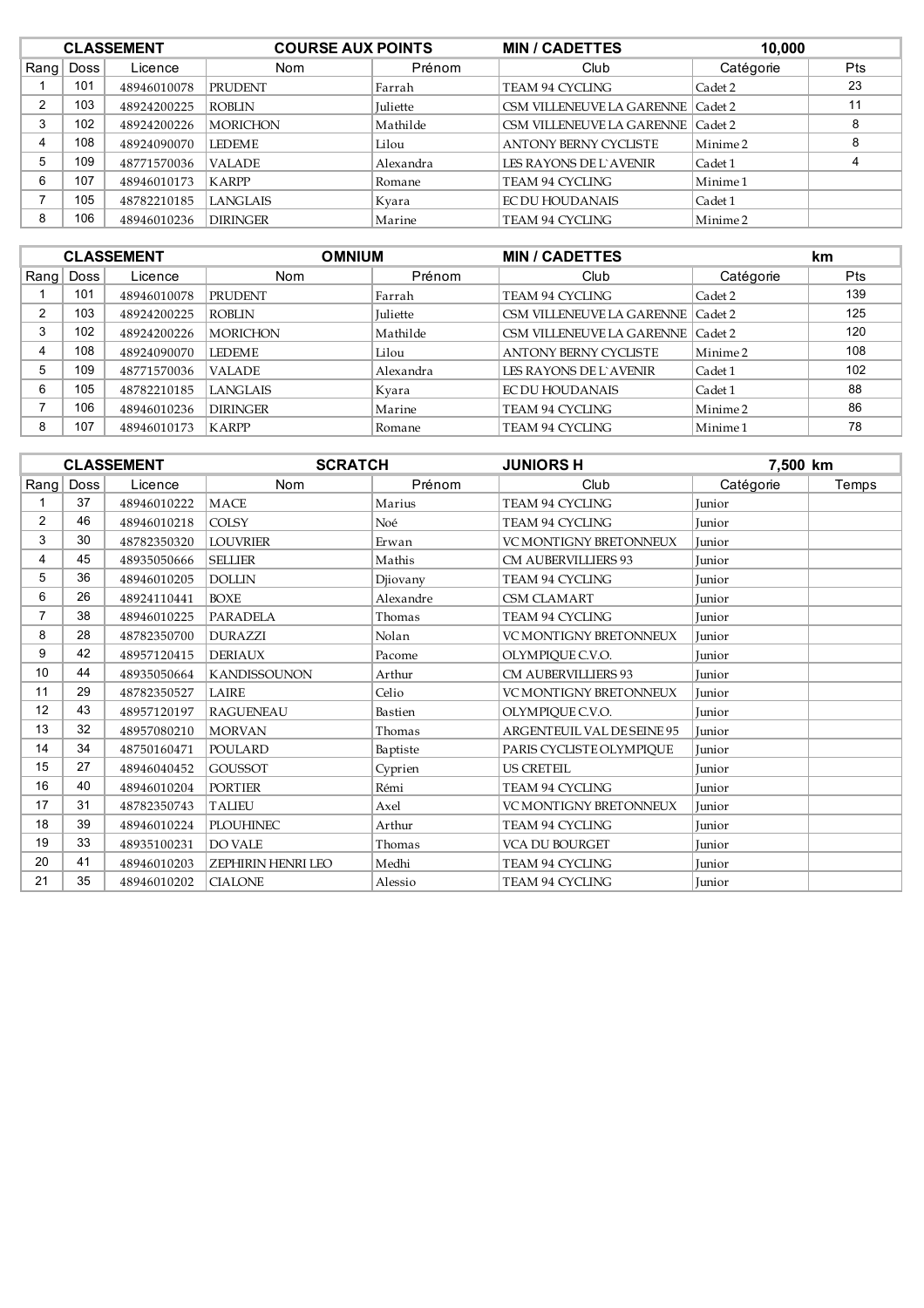|                |      | <b>CLASSEMENT</b> | <b>COURSE TEMPO</b> |           | <b>JUNIORS H</b>                  | 7,500 km      |            |
|----------------|------|-------------------|---------------------|-----------|-----------------------------------|---------------|------------|
| $R$ ang        | Doss | Licence           | Nom                 | Prénom    | Club                              | Catégorie     | <b>Pts</b> |
|                | 30   | 48782350320       | <b>LOUVRIER</b>     | Erwan     | VC MONTIGNY BRETONNEUX            | Junior        |            |
| $\overline{2}$ | 29   | 48782350527       | LAIRE               | Celio     | <b>VC MONTIGNY BRETONNEUX</b>     | Junior        |            |
| 3              | 37   | 48946010222       | <b>MACE</b>         | Marius    | TEAM 94 CYCLING                   | Junior        |            |
| 4              | 36   | 48946010205       | <b>DOLLIN</b>       | Djiovany  | TEAM 94 CYCLING                   | Junior        |            |
| 5              | 45   | 48935050666       | <b>SELLIER</b>      | Mathis    | <b>CM AUBERVILLIERS 93</b>        | Junior        |            |
| 6              | 26   | 48924110441       | <b>BOXE</b>         | Alexandre | <b>CSM CLAMART</b>                | Junior        |            |
| 7              | 34   | 48750160471       | <b>POULARD</b>      | Baptiste  | PARIS CYCLISTE OLYMPIQUE          | Junior        |            |
| 8              | 42   | 48957120415       | <b>DERIAUX</b>      | Pacome    | OLYMPIQUE C.V.O.                  | Junior        |            |
| 9              | 32   | 48957080210       | <b>MORVAN</b>       | Thomas    | <b>ARGENTEUIL VAL DE SEINE 95</b> | Junior        |            |
| 10             | 38   | 48946010225       | <b>PARADELA</b>     | Thomas    | TEAM 94 CYCLING                   | Junior        |            |
| 11             | 39   | 48946010224       | <b>PLOUHINEC</b>    | Arthur    | <b>TEAM 94 CYCLING</b>            | <b>Iunior</b> |            |
| 12             | 27   | 48946040452       | <b>GOUSSOT</b>      | Cyprien   | <b>US CRETEIL</b>                 | Junior        |            |
| 13             | 28   | 48782350700       | <b>DURAZZI</b>      | Nolan     | <b>VC MONTIGNY BRETONNEUX</b>     | <b>Iunior</b> |            |
| 14             | 41   | 48946010203       | ZEPHIRIN HENRI LEO  | Medhi     | TEAM 94 CYCLING                   | Junior        |            |
| 15             | 31   | 48782350743       | <b>TALIEU</b>       | Axel      | <b>VC MONTIGNY BRETONNEUX</b>     | <b>Iunior</b> |            |
| 16             | 44   | 48935050664       | <b>KANDISSOUNON</b> | Arthur    | <b>CM AUBERVILLIERS 93</b>        | Junior        |            |
| 17             | 46   | 48946010218       | <b>COLSY</b>        | Noé       | <b>TEAM 94 CYCLING</b>            | <b>Iunior</b> |            |
| 18             | 33   | 48935100231       | <b>DO VALE</b>      | Thomas    | VCA DU BOURGET                    | Junior        |            |
| 19             | 35   | 48946010202       | <b>CIALONE</b>      | Alessio   | <b>TEAM 94 CYCLING</b>            | <b>Iunior</b> |            |
| 20             | 40   | 48946010204       | <b>PORTIER</b>      | Rémi      | TEAM 94 CYCLING                   | Junior        |            |
| 21             | 43   | 48957120197       | <b>RAGUENEAU</b>    | Bastien   | OLYMPIQUE C.V.O.                  | <b>Iunior</b> |            |

|                |      | <b>CLASSEMENT</b> | <b>ELIMINATION</b>  |           | <b>JUNIORS H</b>              |               | <b>km</b> |
|----------------|------|-------------------|---------------------|-----------|-------------------------------|---------------|-----------|
| Rang           | Doss | Licence           | Nom                 | Prénom    | Club                          | Catégorie     | Pts       |
|                | 30   | 48782350320       | <b>LOUVRIER</b>     | Erwan     | VC MONTIGNY BRETONNEUX        | Junior        |           |
| $\overline{2}$ | 37   | 48946010222       | <b>MACE</b>         | Marius    | TEAM 94 CYCLING               | Junior        |           |
| 3              | 34   | 48750160471       | <b>POULARD</b>      | Baptiste  | PARIS CYCLISTE OLYMPIQUE      | <b>Iunior</b> |           |
| 4              | 45   | 48935050666       | <b>SELLIER</b>      | Mathis    | <b>CM AUBERVILLIERS 93</b>    | Junior        |           |
| 5              | 26   | 48924110441       | <b>BOXE</b>         | Alexandre | <b>CSM CLAMART</b>            | Junior        |           |
| 6              | 43   | 48957120197       | <b>RAGUENEAU</b>    | Bastien   | OLYMPIQUE C.V.O.              | Junior        |           |
|                | 29   | 48782350527       | LAIRE               | Celio     | <b>VC MONTIGNY BRETONNEUX</b> | Junior        |           |
| 8              | 36   | 48946010205       | <b>DOLLIN</b>       | Djiovany  | <b>TEAM 94 CYCLING</b>        | Junior        |           |
| 9              | 42   | 48957120415       | <b>DERIAUX</b>      | Pacome    | OLYMPIQUE C.V.O.              | Junior        |           |
| 10             | 33   | 48935100231       | <b>DO VALE</b>      | Thomas    | <b>VCA DU BOURGET</b>         | Junior        |           |
| 11             | 46   | 48946010218       | <b>COLSY</b>        | Noé       | TEAM 94 CYCLING               | Junior        |           |
| 12             | 40   | 48946010204       | <b>PORTIER</b>      | Rémi      | <b>TEAM 94 CYCLING</b>        | Junior        |           |
| 13             | 44   | 48935050664       | <b>KANDISSOUNON</b> | Arthur    | <b>CM AUBERVILLIERS 93</b>    | Junior        |           |
| 14             | 28   | 48782350700       | <b>DURAZZI</b>      | Nolan     | <b>VC MONTIGNY BRETONNEUX</b> | Junior        |           |
| 15             | 41   | 48946010203       | ZEPHIRIN HENRI LEO  | Medhi     | <b>TEAM 94 CYCLING</b>        | Junior        |           |
| 16             | 39   | 48946010224       | <b>PLOUHINEC</b>    | Arthur    | <b>TEAM 94 CYCLING</b>        | Junior        |           |
| 17             | 27   | 48946040452       | <b>GOUSSOT</b>      | Cyprien   | <b>US CRETEIL</b>             | Junior        |           |
| 18             | 32   | 48957080210       | <b>MORVAN</b>       | Thomas    | ARGENTEUIL VAL DE SEINE 95    | Junior        |           |
| 19             | 38   | 48946010225       | <b>PARADELA</b>     | Thomas    | <b>TEAM 94 CYCLING</b>        | Junior        |           |
| 20             | 35   | 48946010202       | <b>CIALONE</b>      | Alessio   | TEAM 94 CYCLING               | Junior        |           |
| 21             | 31   | 48782350743       | <b>TALIEU</b>       | Axel      | VC MONTIGNY BRETONNEUX        | Junior        |           |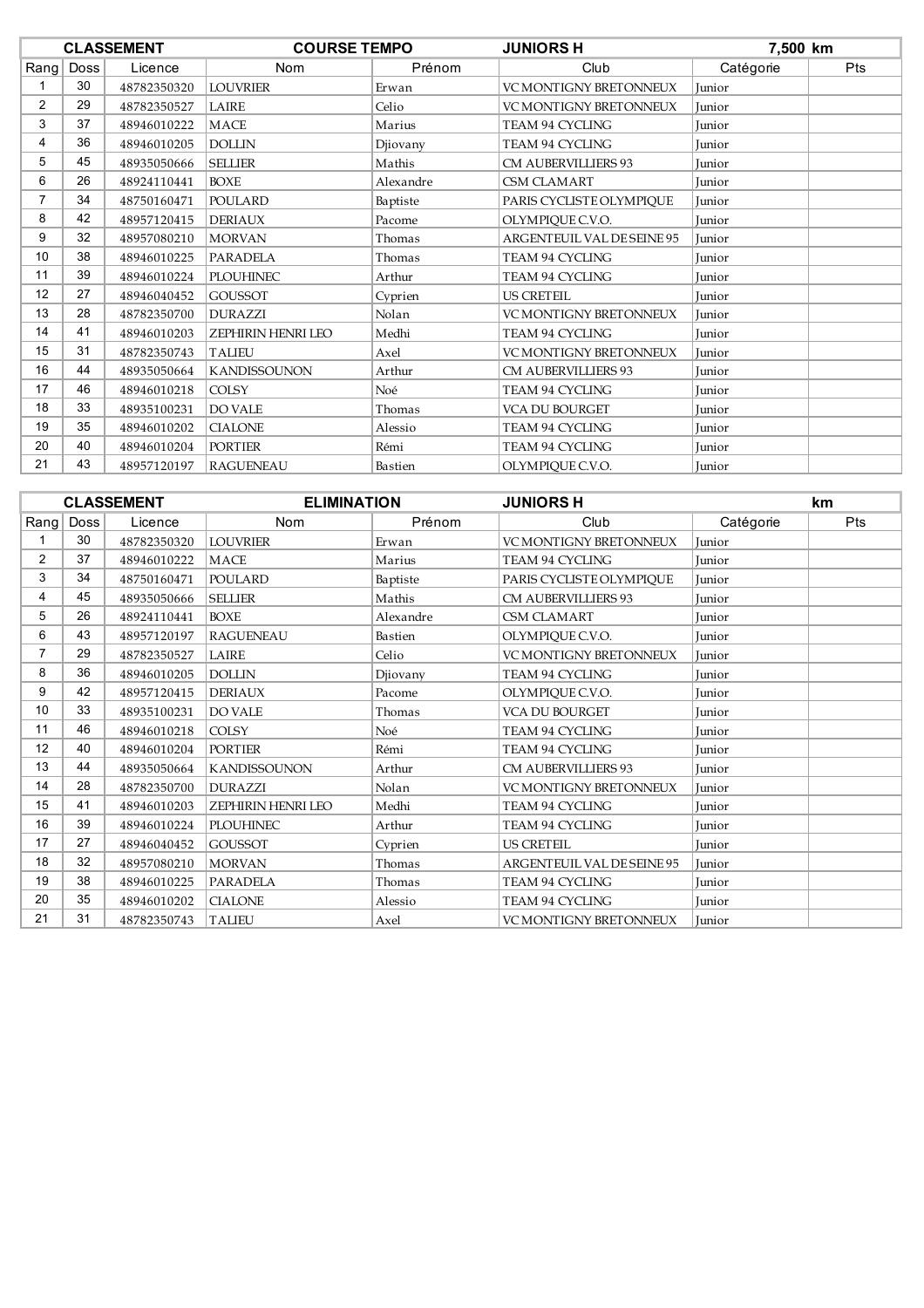| <b>COURSE AUX POINTS</b><br><b>CLASSEMENT</b> |      | <b>JUNIORS H</b> | 20,000                    |           |                               |               |                |
|-----------------------------------------------|------|------------------|---------------------------|-----------|-------------------------------|---------------|----------------|
| Rang                                          | Doss | Licence          | <b>Nom</b>                | Prénom    | Club                          | Catégorie     | Pts            |
|                                               | 37   | 48946010222      | <b>MACE</b>               | Marius    | <b>TEAM 94 CYCLING</b>        | <b>Iunior</b> | 25             |
| $\overline{2}$                                | 36   | 48946010205      | <b>DOLLIN</b>             | Djiovany  | TEAM 94 CYCLING               | <b>Iunior</b> | 20             |
| 3                                             | 38   | 48946010225      | <b>PARADELA</b>           | Thomas    | <b>TEAM 94 CYCLING</b>        | <b>Iunior</b> | 20             |
| 4                                             | 34   | 48750160471      | <b>POULARD</b>            | Baptiste  | PARIS CYCLISTE OLYMPIQUE      | <b>Iunior</b> | 15             |
| 5                                             | 46   | 48946010218      | <b>COLSY</b>              | Noé       | <b>TEAM 94 CYCLING</b>        | Junior        | $\overline{7}$ |
| 6                                             | 45   | 48935050666      | <b>SELLIER</b>            | Mathis    | <b>CM AUBERVILLIERS 93</b>    | <b>Iunior</b> | $\overline{7}$ |
| 7                                             | 43   | 48957120197      | <b>RAGUENEAU</b>          | Bastien   | OLYMPIQUE C.V.O.              | Junior        | 6              |
| 8                                             | 42   | 48957120415      | <b>DERIAUX</b>            | Pacome    | OLYMPIQUE C.V.O.              | Junior        | 3              |
| 9                                             | 30   | 48782350320      | <b>LOUVRIER</b>           | Erwan     | <b>VC MONTIGNY BRETONNEUX</b> | <b>Iunior</b> | 3              |
| 10                                            | 33   | 48935100231      | <b>DO VALE</b>            | Thomas    | <b>VCA DU BOURGET</b>         | Junior        | 3              |
| 11                                            | 39   | 48946010224      | <b>PLOUHINEC</b>          | Arthur    | <b>TEAM 94 CYCLING</b>        | <b>Iunior</b> | 1              |
| 12                                            | 26   | 48924110441      | <b>BOXE</b>               | Alexandre | <b>CSM CLAMART</b>            | Junior        |                |
| 13                                            | 44   | 48935050664      | <b>KANDISSOUNON</b>       | Arthur    | <b>CM AUBERVILLIERS 93</b>    | Junior        |                |
| 14                                            | 29   | 48782350527      | LAIRE                     | Celio     | <b>VC MONTIGNY BRETONNEUX</b> | <b>Iunior</b> |                |
| 15                                            | 28   | 48782350700      | <b>DURAZZI</b>            | Nolan     | <b>VC MONTIGNY BRETONNEUX</b> | Junior        |                |
| 16                                            | 32   | 48957080210      | <b>MORVAN</b>             | Thomas    | ARGENTEUIL VAL DE SEINE 95    | Junior        |                |
| 17                                            | 40   | 48946010204      | <b>PORTIER</b>            | Rémi      | TEAM 94 CYCLING               | Junior        |                |
| 18                                            | 31   | 48782350743      | <b>TALIEU</b>             | Axel      | <b>VC MONTIGNY BRETONNEUX</b> | <b>Iunior</b> |                |
| 19                                            | 27   | 48946040452      | <b>GOUSSOT</b>            | Cyprien   | <b>US CRETEIL</b>             | <b>Iunior</b> |                |
| 20                                            | 41   | 48946010203      | <b>ZEPHIRIN HENRI LEO</b> | Medhi     | TEAM 94 CYCLING               | Junior        | $-40$          |
| 21                                            | 35   | 48946010202      | <b>CIALONE</b>            | Alessio   | <b>TEAM 94 CYCLING</b>        | <b>Iunior</b> | $-60$          |

|                | <b>CLASSEMENT</b> |             |                           | <b>OMNIUM</b> | <b>JUNIORS H</b>              |           |       |
|----------------|-------------------|-------------|---------------------------|---------------|-------------------------------|-----------|-------|
| Rang           | <b>Doss</b>       | Licence     | <b>Nom</b>                | Prénom        | Club                          | Catégorie | Pts   |
|                | 37                | 48946010222 | <b>MACE</b>               | Marius        | <b>TEAM 94 CYCLING</b>        | Junior    | 139   |
| $\overline{2}$ | 30                | 48782350320 | <b>LOUVRIER</b>           | Erwan         | <b>VC MONTIGNY BRETONNEUX</b> | Junior    | 119   |
| 3              | 36                | 48946010205 | <b>DOLLIN</b>             | Djiovany      | <b>TEAM 94 CYCLING</b>        | Junior    | 112   |
| 4              | 45                | 48935050666 | <b>SELLIER</b>            | Mathis        | <b>CM AUBERVILLIERS 93</b>    | Junior    | 107   |
| 5              | 34                | 48750160471 | POULARD                   | Baptiste      | PARIS CYCLISTE OLYMPIQUE      | Junior    | 93    |
| 6              | 26                | 48924110441 | <b>BOXE</b>               | Alexandre     | <b>CSM CLAMART</b>            | Junior    | 93    |
| $\overline{7}$ | 29                | 48782350527 | LAIRE                     | Celio         | <b>VC MONTIGNY BRETONNEUX</b> | Junior    | 87    |
| 8              | 29                | 48782350527 | LAIRE                     | Celio         | <b>VC MONTIGNY BRETONNEUX</b> | Junior    | 80    |
| 9              | 42                | 48957120415 | <b>DERIAUX</b>            | Pacome        | OLYMPIQUE C.V.O.              | Junior    | 74    |
| 10             | 38                | 48946010225 | <b>PARADELA</b>           | Thomas        | TEAM 94 CYCLING               | Junior    | 73    |
| 11             | 46                | 48946010218 | <b>COLSY</b>              | Noé           | <b>TEAM 94 CYCLING</b>        | Junior    | 56    |
| 12             | 28                | 48782350700 | <b>DURAZZI</b>            | Nolan         | <b>VC MONTIGNY BRETONNEUX</b> | Junior    | 56    |
| 13             | 43                | 48957120197 | <b>RAGUENEAU</b>          | Bastien       | OLYMPIOUE C.V.O.              | Junior    | 49    |
| 14             | 44                | 48935050664 | <b>KANDISSOUNON</b>       | Arthur        | <b>CM AUBERVILLIERS 93</b>    | Iunior    | 46    |
| 15             | 32                | 48957080210 | <b>MORVAN</b>             | Thomas        | ARGENTEUIL VAL DE SEINE 95    | Junior    | 39    |
| 16             | 39                | 48946010224 | <b>PLOUHINEC</b>          | Arthur        | TEAM 94 CYCLING               | Junior    | 38    |
| 17             | 27                | 48946040452 | <b>GOUSSOT</b>            | Cyprien       | <b>US CRETEIL</b>             | Junior    | 35    |
| 18             | 33                | 48935100231 | <b>DO VALE</b>            | Thomas        | <b>VCA DU BOURGET</b>         | Junior    | 30    |
| 19             | 40                | 48946010204 | <b>PORTIER</b>            | Rémi          | <b>TEAM 94 CYCLING</b>        | Junior    | 32    |
| 20             | 31                | 48782350743 | <b>TALIEU</b>             | Axel          | VC MONTIGNY BRETONNEUX        | Iunior    | $-12$ |
| 21             | 41                | 48946010203 | <b>ZEPHIRIN HENRI LEO</b> | Medhi         | <b>TEAM 94 CYCLING</b>        | Junior    | $-53$ |
| 22             | 35                | 48946010202 | <b>CIALONE</b>            | Alessio       | <b>TEAM 94 CYCLING</b>        | Junior    |       |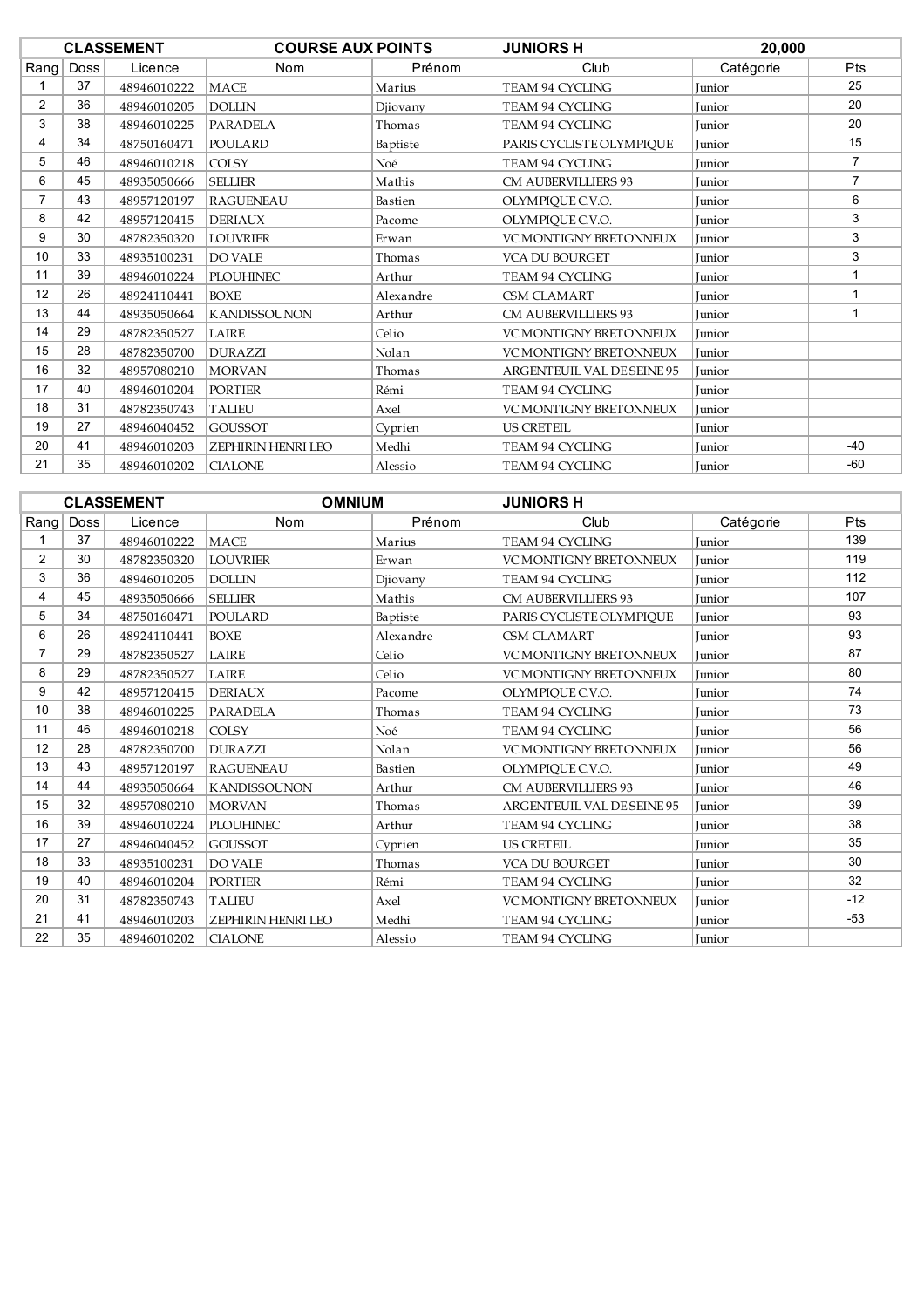|                |             | <b>CLASSEMENT</b> | <b>SCRATCH</b>   |           | <b>FEMINIMES J/S</b>          | 5,000          |            |
|----------------|-------------|-------------------|------------------|-----------|-------------------------------|----------------|------------|
| Rang           | <b>Doss</b> | Licence           | <b>Nom</b>       | Prénom    | Club                          | Catégorie      | <b>Pts</b> |
|                | 64          | 48935050635       | <b>NENADOVIC</b> | Kristina  | <b>CM AUBERVILLIERS 93</b>    | Junior         |            |
| $\overline{2}$ | 49          | 48924010349       | <b>CLOAREC</b>   | Marine    | <b>CSM PUTEAUX</b>            | 1ère Catégorie |            |
| 3              | 65          | 48935050577       | <b>TESSIER</b>   | Océane    | <b>CM AUBERVILLIERS 93</b>    | 2ème Catégorie |            |
| 4              | 54          | 48750310009       | <b>BRUNET</b>    | Marie     | SPRINTEUR CLUB FEMININ        | 2ème Catégorie |            |
| 5              | 61          | 48935050611       | <b>DA CRUZ</b>   | Laura     | <b>CM AUBERVILLIERS 93</b>    | 1ère Catégorie |            |
| 6              | 51          | 48924200231       | <b>DAYDE</b>     | Léa       | CSM VILLENEUVE LA GARENNE     | 1ère Catégorie |            |
|                | 50          | 48924200223       | <b>CAUCHOIS</b>  | Fanny     | CSM VILLENEUVE LA GARENNE     | 3ème Catégorie |            |
| 8              | 62          | 48935050665       | <b>GOERGEN</b>   | Océane    | <b>CM AUBERVILLIERS 93</b>    | Junior         |            |
| 9              | 56          | 48750310004       | LACLARE          | Amandine  | <b>SPRINTEUR CLUB FEMININ</b> | Junior         |            |
| 10             | 58          | 48750310012       | <b>POMARES</b>   | Cindy     | SPRINTEUR CLUB FEMININ        | 3ème Catégorie |            |
| 11             | 52          | 48924200224       | <b>DOLEZ</b>     | Lou       | CSM VILLENEUVE LA GARENNE     | <b>Iunior</b>  |            |
| 12             | 57          | 48750310023       | <b>MARCHAND</b>  | Constance | SPRINTEUR CLUB FEMININ        | 3ème Catégorie |            |
| 13             | 55          | 48750310022       | <b>FOUOUET</b>   | Florine   | <b>SPRINTEUR CLUB FEMININ</b> | 3ème Catégorie |            |
| 14             | 53          | 48924200130       | <b>MOYNET</b>    | Carole    | CSM VILLENEUVE LA GARENNE D1  |                |            |
| 15             | 59          | 48750310021       | <b>SILVA</b>     | Morgane   | <b>SPRINTEUR CLUB FEMININ</b> | Junior         |            |

|                |             | <b>CLASSEMENT</b> | <b>COURSE TEMPO</b> |           | <b>FEMINIMES J/S</b>          | 5,000          |            |  |
|----------------|-------------|-------------------|---------------------|-----------|-------------------------------|----------------|------------|--|
| $R$ ang        | <b>Doss</b> | Licence           | Nom                 | Prénom    | Club                          | Catégorie      | <b>Pts</b> |  |
|                | 50          | 48924200223       | <b>CAUCHOIS</b>     | Fanny     | CSM VILLENEUVE LA GARENNE     | 3ème Catégorie | 6          |  |
| $\overline{2}$ | 65          | 48935050577       | <b>TESSIER</b>      | Océane    | <b>CM AUBERVILLIERS 93</b>    | 2ème Catégorie | 3          |  |
| 3              | 62          | 48935050665       | <b>GOERGEN</b>      | Océane    | <b>CM AUBERVILLIERS 93</b>    | Junior         | 2          |  |
| 4              | 51          | 48924200231       | <b>DAYDE</b>        | Léa       | CSM VILLENEUVE LA GARENNE     | 1ère Catégorie | 2          |  |
| 5              | 56          | 48750310004       | <b>LACLARE</b>      | Amandine  | <b>SPRINTEUR CLUB FEMININ</b> | Junior         |            |  |
| 6              | 54          | 48750310009       | <b>BRUNET</b>       | Marie     | <b>SPRINTEUR CLUB FEMININ</b> | 2ème Catégorie |            |  |
| 7              | 49          | 48924010349       | <b>CLOAREC</b>      | Marine    | <b>CSM PUTEAUX</b>            | 1ère Catégorie |            |  |
| 8              | 52          | 48924200224       | <b>DOLEZ</b>        | Lou       | CSM VILLENEUVE LA GARENNE     | Junior         |            |  |
| 9              | 58          | 48750310012       | <b>POMARES</b>      | Cindy     | <b>SPRINTEUR CLUB FEMININ</b> | 3ème Catégorie |            |  |
| 10             | 64          | 48935050635       | <b>NENADOVIC</b>    | Kristina  | <b>CM AUBERVILLIERS 93</b>    | Junior         |            |  |
| 11             | 61          | 48935050611       | <b>DA CRUZ</b>      | Laura     | <b>CM AUBERVILLIERS 93</b>    | 1ère Catégorie |            |  |
| 12             | 57          | 48750310023       | <b>MARCHAND</b>     | Constance | <b>SPRINTEUR CLUB FEMININ</b> | 3ème Catégorie |            |  |
| 13             | 55          | 48750310022       | <b>FOUOUET</b>      | Florine   | <b>SPRINTEUR CLUB FEMININ</b> | 3ème Catégorie |            |  |
| 14             | 53          | 48924200130       | <b>MOYNET</b>       | Carole    | CSM VILLENEUVE LA GARENNE D1  |                |            |  |

|      |             | <b>CLASSEMENT</b> | <b>ELIMINATION</b> |           | <b>FEMINIMES J/S</b>           |                |     |
|------|-------------|-------------------|--------------------|-----------|--------------------------------|----------------|-----|
| Rang | <b>Doss</b> | Licence           | Nom                | Prénom    | Club                           | Catégorie      | Pts |
|      | 65          | 48935050577       | <b>TESSIER</b>     | Océane    | <b>CM AUBERVILLIERS 93</b>     | 2ème Catégorie |     |
| 2    | 5           | 48935050203       | <b>BARTH</b>       | Alexandre | <b>CM AUBERVILLIERS 93</b>     | 3ème Catégorie |     |
| 3    | 61          | 48935050611       | DA CRUZ            | Laura     | <b>CM AUBERVILLIERS 93</b>     | 1ère Catégorie |     |
| 4    | 49          | 48924010349       | <b>CLOAREC</b>     | Marine    | CSM PUTEAUX                    | 1ère Catégorie |     |
| 5    | 50          | 48924200223       | <b>CAUCHOIS</b>    | Fanny     | CSM VILLENEUVE LA GARENNE      | 3ème Catégorie |     |
| 6    | 62          | 48935050665       | <b>GOERGEN</b>     | Océane    | <b>CM AUBERVILLIERS 93</b>     | <b>Junior</b>  |     |
|      | 64          | 48935050635       | <b>NENADOVIC</b>   | Kristina  | <b>CM AUBERVILLIERS 93</b>     | Junior         |     |
| 8    | 58          | 48750310012       | <b>POMARES</b>     | Cindy     | SPRINTEUR CLUB FEMININ         | 3ème Catégorie |     |
| 9    | 51          | 48924200231       | <b>DAYDE</b>       | Léa       | CSM VILLENEUVE LA GARENNE      | 1ère Catégorie |     |
| 10   | 52          | 48924200224       | DOLEZ              | Lou       | CSM VILLENEUVE LA GARENNE      | Junior         |     |
| 11   | 55          | 48750310022       | <b>FOUQUET</b>     | Florine   | SPRINTEUR CLUB FEMININ         | 3ème Catégorie |     |
| 12   | 53          | 48924200130       | <b>MOYNET</b>      | Carole    | CSM VILLENEUVE LA GARENNE   D1 |                |     |
| 13   | 56          | 48750310004       | LACLARE            | Amandine  | SPRINTEUR CLUB FEMININ         | Junior         |     |
| 14   | 57          | 48750310023       | <b>MARCHAND</b>    | Constance | SPRINTEUR CLUB FEMININ         | 3ème Catégorie |     |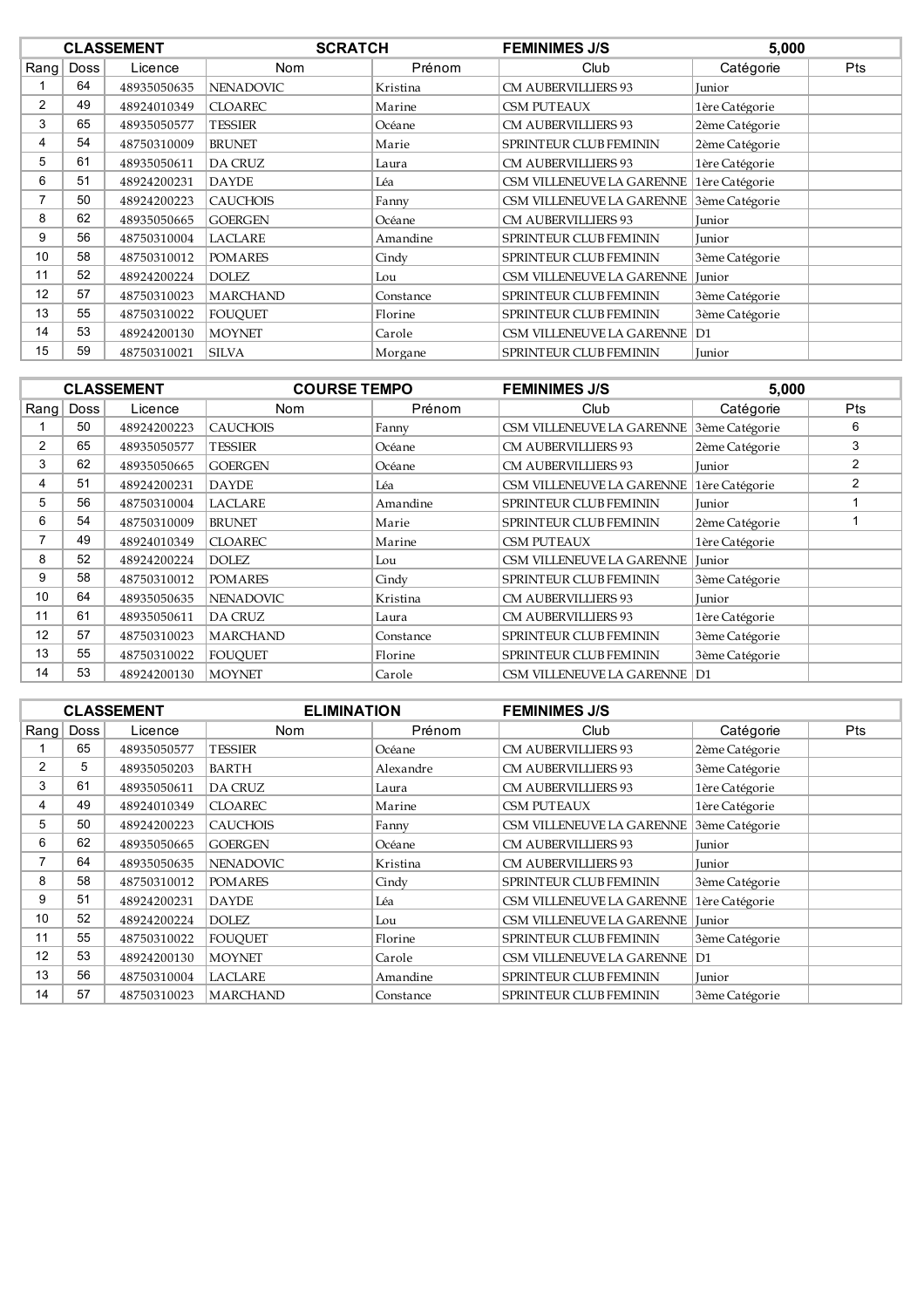|                |      | <b>CLASSEMENT</b> | <b>COURSE AUX POINTS</b> |           | <b>FEMINIMES J/S</b>             |                | 20,000 km  |  |
|----------------|------|-------------------|--------------------------|-----------|----------------------------------|----------------|------------|--|
| Rang           | Doss | Licence           | <b>Nom</b>               | Prénom    | Club                             | Catégorie      | <b>Pts</b> |  |
|                | 64   | 48935050635       | <b>NENADOVIC</b>         | Kristina  | <b>CM AUBERVILLIERS 93</b>       | <b>Iunior</b>  | 20         |  |
| $\overline{2}$ | 61   | 48935050611       | <b>DA CRUZ</b>           | Laura     | <b>CM AUBERVILLIERS 93</b>       | 1ère Catégorie | 15         |  |
| 3              | 52   | 48924200224       | DOLEZ.                   | Lou       | <b>CSM VILLENEUVE LA GARENNE</b> | <b>Iunior</b>  | 10         |  |
| 4              | 56   | 48750310004       | <b>LACLARE</b>           | Amandine  | SPRINTEUR CLUB FEMININ           | Junior         | 9          |  |
| 5              | 49   | 48924010349       | <b>CLOAREC</b>           | Marine    | <b>CSM PUTEAUX</b>               | 1ère Catégorie | 8          |  |
| 6              | 65   | 48935050577       | <b>TESSIER</b>           | Océane    | <b>CM AUBERVILLIERS 93</b>       | 2ème Catégorie | 6          |  |
|                | 62   | 48935050665       | <b>GOERGEN</b>           | Océane    | <b>CM AUBERVILLIERS 93</b>       | <b>Iunior</b>  | 4          |  |
| 8              | 50   | 48924200223       | <b>CAUCHOIS</b>          | Fanny     | CSM VILLENEUVE LA GARENNE        | 3ème Catégorie | 4          |  |
| 9              | 51   | 48924200231       | <b>DAYDE</b>             | Léa       | CSM VILLENEUVE LA GARENNE        | 1ère Catégorie |            |  |
| 10             | 54   | 48750310009       | <b>BRUNET</b>            | Marie     | SPRINTEUR CLUB FEMININ           | 2ème Catégorie |            |  |
| 11             | 58   | 48750310012       | <b>POMARES</b>           | Cindy     | <b>SPRINTEUR CLUB FEMININ</b>    | 3ème Catégorie |            |  |
| 12             | 55   | 48750310022       | <b>FOUOUET</b>           | Florine   | <b>SPRINTEUR CLUB FEMININ</b>    | 3ème Catégorie |            |  |
| 13             | 57   | 48750310023       | <b>MARCHAND</b>          | Constance | <b>SPRINTEUR CLUB FEMININ</b>    | 3ème Catégorie |            |  |
| 14             | 53   | 48924200130       | <b>MOYNET</b>            | Carole    | CSM VILLENEUVE LA GARENNE   D1   |                |            |  |

|                |             | <b>CLASSEMENT</b> | <b>OMNIUM</b>    |           | <b>FEMINIMES J/S</b>             |                | km         |
|----------------|-------------|-------------------|------------------|-----------|----------------------------------|----------------|------------|
| Rang           | <b>Doss</b> | Licence           | Nom              | Prénom    | Club                             | Catégorie      | <b>Pts</b> |
|                | 65          | 48935050577       | <b>TESSIER</b>   | Océane    | <b>CM AUBERVILLIERS 93</b>       | 2ème Catégorie | 120        |
| $\overline{2}$ | 64          | 48935050635       | <b>NENADOVIC</b> | Kristina  | <b>CM AUBERVILLIERS 93</b>       | <b>Iunior</b>  | 110        |
| 3              | 49          | 48924010349       | <b>CLOAREC</b>   | Marine    | <b>CSM PUTEAUX</b>               | 1ère Catégorie | 108        |
| 4              | 54          | 48750310009       | <b>BRUNET</b>    | Marie     | <b>SPRINTEUR CLUB FEMININ</b>    | 2ème Catégorie | 104        |
| 5              | 50          | 48924200223       | <b>CAUCHOIS</b>  | Fanny     | CSM VILLENEUVE LA GARENNE        | 3ème Catégorie | 104        |
| 6              | 61          | 48935050611       | <b>DA CRUZ</b>   | Laura     | <b>CM AUBERVILLIERS 93</b>       | 1ère Catégorie | 103        |
| 7              | 62          | 48935050665       | <b>GOERGEN</b>   | Océane    | <b>CM AUBERVILLIERS 93</b>       | Junior         | 96         |
| 8              | 51          | 48924200231       | <b>DAYDE</b>     | Léa       | CSM VILLENEUVE LA GARENNE        | 1ère Catégorie | 89         |
| 9              | 56          | 48750310004       | <b>LACLARE</b>   | Amandine  | <b>SPRINTEUR CLUB FEMININ</b>    | Junior         | 79         |
| 10             | 52          | 48924200224       | <b>DOLEZ</b>     | Lou       | <b>CSM VILLENEUVE LA GARENNE</b> | <b>Iunior</b>  | 78         |
| 11             | 58          | 48750310012       | <b>POMARES</b>   | Cindy     | <b>SPRINTEUR CLUB FEMININ</b>    | 3ème Catégorie | 72         |
| 12             | 55          | 48750310022       | <b>FOUOUET</b>   | Florine   | <b>SPRINTEUR CLUB FEMININ</b>    | 3ème Catégorie | 12         |
| 13             | 57          | 48750310023       | <b>MARCHAND</b>  | Constance | <b>SPRINTEUR CLUB FEMININ</b>    | 3ème Catégorie | 10         |
| 14             | 53          | 48924200130       | <b>MOYNET</b>    | Carole    | CSM VILLENEUVE LA GARENNE   D1   |                | -54        |

|                |      | <b>CLASSEMENT</b> | <b>SCRATCH</b>    |                    | <b>DEPTX</b>                         | 3,750 km       |     |
|----------------|------|-------------------|-------------------|--------------------|--------------------------------------|----------------|-----|
| Rang           | Doss | Licence           | <b>Nom</b>        | Prénom             | Club                                 | Catégorie      | Pts |
|                | 135  | 48957100157       | <b>AUTHOUART</b>  | Frédéric           | <b>ACVALD'OISE</b>                   | D2             |     |
| $\overline{2}$ | 131  | 48782120143       | <b>COSTE</b>      | Frederic           | TEAM CHATOU CYCLISME                 | D2             |     |
| 3              | 130  | 48782280325       | <b>SALGUEIRO</b>  | Cristovao          | US MAULE CYCLISME                    | D1 Open        |     |
| 4              | 127  | 48935330203       | <b>MUSELET</b>    | <b>Iulien</b>      | <b>ES STAINS-CYCLISME</b>            | D1             |     |
| 5              | 126  | 48935330193       | <b>MENARD</b>     | Frédéric           | <b>ES STAINS-CYCLISME</b>            | D1 Open        |     |
| 6              | 139  | 48913110181       | LAUR              | Christophe         | <b>VC ET AMPES</b>                   | D1 Open        |     |
| 7              | 132  | 48782250014       | <b>AUVRAY</b>     | Ghislain           | CO BOIS D'ARCY                       | D1 Open        |     |
| 8              | 142  | 48788000169       | <b>DAVID</b>      | Laurent            |                                      | D <sub>3</sub> |     |
| 9              | 129  | 48782280295       | <b>ALLAIN</b>     | Benoît             | US MAULE CYCLISME                    | D1             |     |
| 10             | 125  | 48782490002       | <b>LEBEAU</b>     | Thierry            | A.S. SAPEURS POMPIERS YVELIN D1 Open |                |     |
| 11             | 122  | 48782160041       | <b>LECOQ</b>      | Grégory            | <b>EC VELIZY 78</b>                  | D2             |     |
| 12             | 136  | 48771140035       | <b>FAHY</b>       | Cyril              | <b>IS FERTE GAUCHER</b>              | D2             |     |
| 13             | 133  | 48782350590       | <b>MENDES</b>     | Dominique          | VC MONTIGNY BRETONNEUX               | D2             |     |
| 1              | 121  | 48782160095       | COOUILLAUD        | Bruno              | <b>EC VELIZY 78</b>                  | D <sub>4</sub> |     |
| 15             | 134  | 48935230035       | <b>BOIRE</b>      | Freddy             | <b>EC NOISEENNE</b>                  | D1 Open        |     |
| 16             | 140  | 48957170190       | <b>COURTIADE</b>  | <b>Jean Claude</b> | <b>ES PERSANAISE</b>                 | D2             |     |
| 17             | 123  | 48782160102       | <b>MICHAELI</b>   | Andre              | <b>EC VELIZY 78</b>                  | D <sub>3</sub> |     |
| 18             | 124  | 48782160111       | PIRIO             | Yvan               | <b>EC VELIZY 78</b>                  | D <sub>4</sub> |     |
| 19             | 137  | 48771050092       | <b>BINET</b>      | Cyril              | MELUN CYCL. ORGANISATION             | D2             |     |
| 20             | 141  | 48913240007       | <b>LEFRANCOIS</b> | Guillaume          | <b>CCSACLAY</b>                      | D2             |     |
| 21             | 128  | 48924200211       | <b>MOYNET</b>     | Christophe         | CSM VILLENEUVE LA GARENNE D4         |                |     |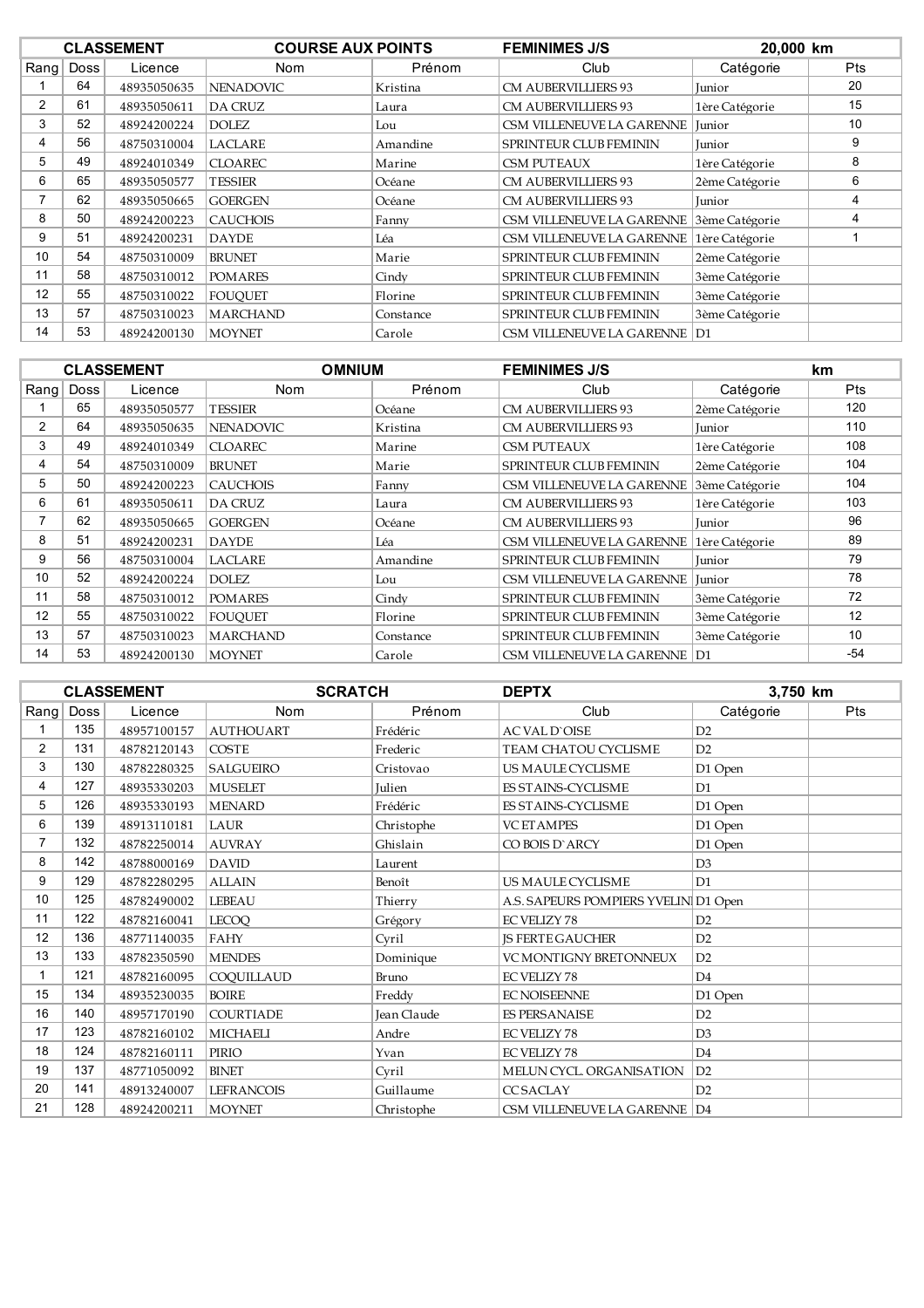|      |      | <b>CLASSEMENT</b> | <b>COURSE TEMPO</b> |               | <b>DEPTX</b>                         | 7,500 km       |                |
|------|------|-------------------|---------------------|---------------|--------------------------------------|----------------|----------------|
| Rang | Doss | Licence           | Nom                 | Prénom        | Club                                 | Catégorie      | Pts            |
|      | 131  | 48782120143       | <b>COSTE</b>        | Frederic      | TEAM CHATOU CYCLISME                 | D2             | 12             |
| 2    | 130  | 48782280325       | SALGUEIRO           | Cristovao     | US MAULE CYCLISME                    | D1 Open        | 5              |
| 3    | 142  | 48788000169       | <b>DAVID</b>        | Laurent       |                                      | D <sub>3</sub> | $\overline{2}$ |
| 4    | 135  | 48957100157       | <b>AUTHOUART</b>    | Frédéric      | <b>AC VAL D'OISE</b>                 | D2             | $\overline{2}$ |
| 5    | 125  | 48782490002       | <b>LEBEAU</b>       | Thierry       | A.S. SAPEURS POMPIERS YVELIN D1 Open |                | $\overline{2}$ |
| 6    | 127  | 48935330203       | <b>MUSELET</b>      | <b>Iulien</b> | <b>ES STAINS-CYCLISME</b>            | D1             |                |
| 7    | 140  | 48957170190       | <b>COURTIADE</b>    | Jean Claude   | <b>ES PERSANAISE</b>                 | D2             | 1              |
| 8    | 139  | 48913110181       | LAUR                | Christophe    | <b>VC ET AMPES</b>                   | D1 Open        | 1              |
| 9    | 132  | 48782250014       | <b>AUVRAY</b>       | Ghislain      | CO BOIS D'ARCY                       | D1 Open        |                |
| 10   | 126  | 48935330193       | <b>MENARD</b>       | Frédéric      | <b>ES STAINS-CYCLISME</b>            | D1 Open        |                |
| 11   | 122  | 48782160041       | <b>LECOO</b>        | Grégory       | <b>EC VELIZY 78</b>                  | D2             |                |
| 12   | 121  | 48782160095       | COQUILLAUD          | Bruno         | <b>EC VELIZY 78</b>                  | D <sub>4</sub> |                |
| 13   | 134  | 48935230035       | <b>BOIRE</b>        | Freddy        | <b>EC NOISEENNE</b>                  | D1 Open        |                |
| 14   | 129  | 48782280295       | <b>ALLAIN</b>       | Benoît        | US MAULE CYCLISME                    | D <sub>1</sub> |                |
| 15   | 136  | 48771140035       | FAHY                | Cvril         | <b>IS FERTE GAUCHER</b>              | D2             |                |
| 16   | 137  | 48771050092       | <b>BINET</b>        | Cvril         | MELUN CYCL. ORGANISATION             | D2             |                |
| 17   | 124  | 48782160111       | PIRIO               | Yvan          | <b>EC VELIZY 78</b>                  | D <sub>4</sub> |                |
| 18   | 141  | 48913240007       | <b>LEFRANCOIS</b>   | Guillaume     | <b>CCSACLAY</b>                      | D2             |                |
| 19   | 123  | 48782160102       | <b>MICHAELI</b>     | Andre         | <b>EC VELIZY 78</b>                  | D3             |                |
| 20   | 128  | 48924200211       | <b>MOYNET</b>       | Christophe    | CSM VILLENEUVE LA GARENNE D4         |                |                |
| 21   | 133  | 48782350590       | <b>MENDES</b>       | Dominique     | <b>VC MONTIGNY BRETONNEUX</b>        | D2             |                |

|                |      | <b>CLASSEMENT</b> | <b>ELIMINATION</b> |             | <b>DEPTX</b>                         |                | <b>km</b> |
|----------------|------|-------------------|--------------------|-------------|--------------------------------------|----------------|-----------|
| Rang           | Doss | Licence           | Nom                | Prénom      | Club                                 | Catégorie      | Pts/Temps |
|                | 130  | 48782280325       | <b>SALGUEIRO</b>   | Cristovao   | US MAULE CYCLISME                    | D1 Open        |           |
| $\overline{2}$ | 127  | 48935330203       | <b>MUSELET</b>     | Julien      | ES STAINS-CYCLISME                   | D <sub>1</sub> |           |
| 3              | 135  | 48957100157       | <b>AUTHOUART</b>   | Frédéric    | <b>AC VAL D'OISE</b>                 | D2             |           |
| 4              | 142  | 48788000169       | <b>DAVID</b>       | Laurent     |                                      | D3             |           |
| 5              | 126  | 48935330193       | <b>MENARD</b>      | Frédéric    | ES STAINS-CYCLISME                   | D1 Open        |           |
| 6              | 131  | 48782120143       | <b>COSTE</b>       | Frederic    | <b>TEAM CHATOU CYCLISME</b>          | D2             |           |
|                | 129  | 48782280295       | <b>ALLAIN</b>      | Benoît      | US MAULE CYCLISME                    | D <sub>1</sub> |           |
| 8              | 139  | 48913110181       | LAUR               | Christophe  | <b>VC ET AMPES</b>                   | D1 Open        |           |
| 9              | 125  | 48782490002       | <b>LEBEAU</b>      | Thierry     | A.S. SAPEURS POMPIERS YVELIN D1 Open |                |           |
| 10             | 136  | 48771140035       | <b>FAHY</b>        | Cvril       | <b>JS FERTE GAUCHER</b>              | D2             |           |
| 11             | 134  | 48935230035       | <b>BOIRE</b>       | Freddy      | <b>EC NOISEENNE</b>                  | D1 Open        |           |
| 12             | 140  | 48957170190       | <b>COURTIADE</b>   | Jean Claude | <b>ES PERSANAISE</b>                 | D2             |           |
| 13             | 121  | 48782160095       | COQUILLAUD         | Bruno       | <b>EC VELIZY 78</b>                  | D <sub>4</sub> |           |
| 14             | 124  | 48782160111       | <b>PIRIO</b>       | Yvan        | <b>EC VELIZY 78</b>                  | D <sub>4</sub> |           |
| 15             | 137  | 48771050092       | <b>BINET</b>       | Cyril       | MELUN CYCL. ORGANISATION             | D2             |           |
| 16             | 122  | 48782160041       | <b>LECOO</b>       | Grégory     | <b>EC VELIZY 78</b>                  | D2             |           |
| 17             | 133  | 48782350590       | <b>MENDES</b>      | Dominique   | VC MONTIGNY BRETONNEUX               | D2             |           |
| 18             | 123  | 48782160102       | <b>MICHAELI</b>    | Andre       | <b>EC VELIZY 78</b>                  | D3             |           |
| 19             | 141  | 48913240007       | <b>LEFRANCOIS</b>  | Guillaume   | CC SACLAY                            | D2             |           |
| 20             | 132  | 48782250014       | <b>AUVRAY</b>      | Ghislain    | CO BOIS D'ARCY                       | D1 Open        |           |
| 21             | 128  | 48924200211       | MOYNET             | Christophe  | CSM VILLENEUVE LA GARENNE D4         |                |           |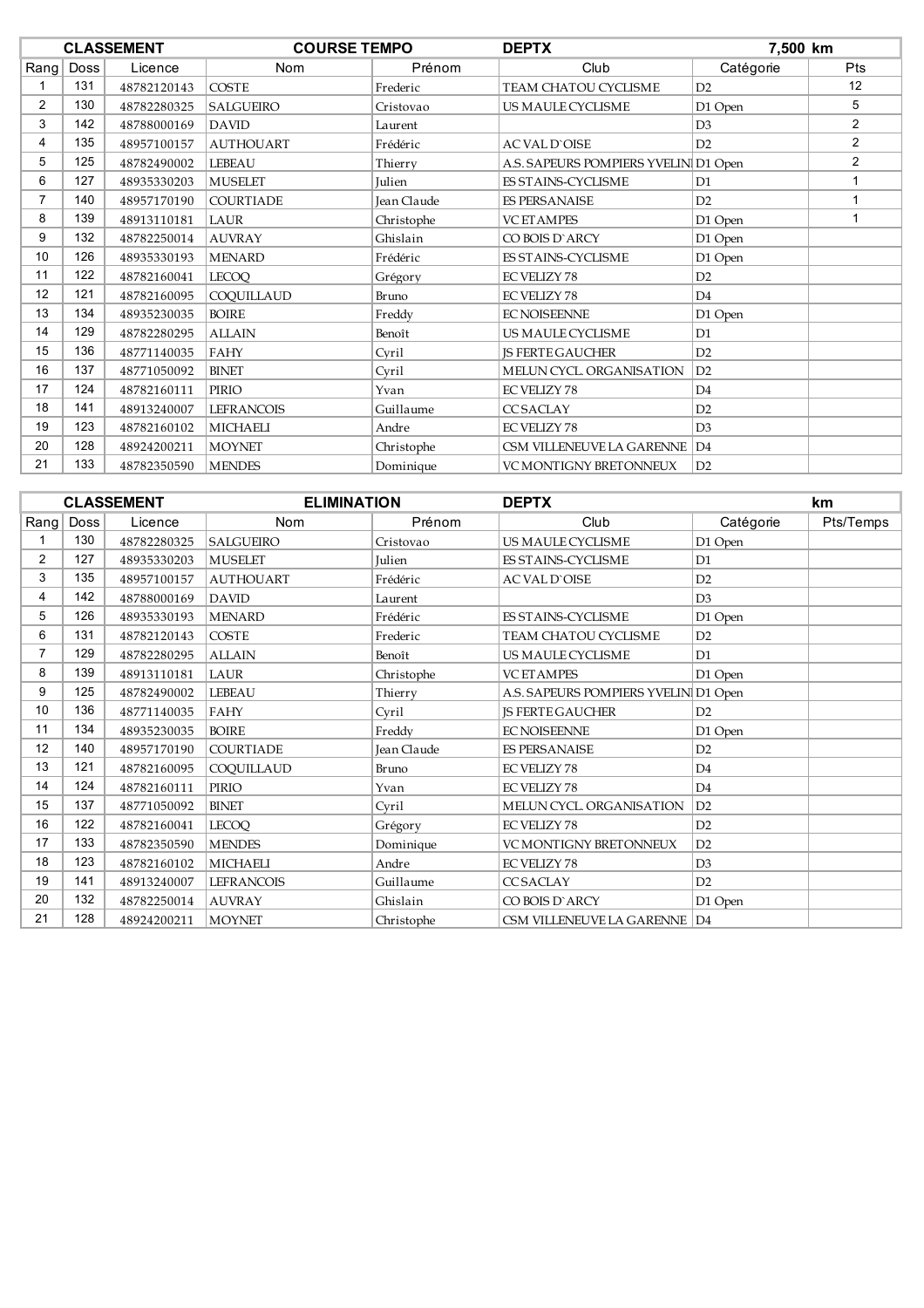|                |             | <b>CLASSEMENT</b> | <b>COURSE AUX POINTS</b> |             | <b>DEPTX</b>                         | 20,000 km      |           |
|----------------|-------------|-------------------|--------------------------|-------------|--------------------------------------|----------------|-----------|
| $R$ ang        | <b>Doss</b> | Licence           | Nom                      | Prénom      | Club                                 | Catégorie      | Pts/Temps |
|                | 131         | 48782120143       | <b>COSTE</b>             | Frederic    | TEAM CHATOU CYCLISME                 | D2             |           |
| $\overline{2}$ | 125         | 48782490002       | <b>LEBEAU</b>            | Thierry     | A.S. SAPEURS POMPIERS YVELIN D1 Open |                |           |
| 3              | 127         | 48935330203       | <b>MUSELET</b>           | Julien      | ES STAINS-CYCLISME                   | D <sub>1</sub> |           |
| 4              | 135         | 48957100157       | <b>AUTHOUART</b>         | Frédéric    | <b>AC VAL D'OISE</b>                 | D2             |           |
| 5              | 129         | 48782280295       | <b>ALLAIN</b>            | Benoît      | US MAULE CYCLISME                    | D1             |           |
| 6              | 142         | 48788000169       | <b>DAVID</b>             | Laurent     |                                      | D3             |           |
| $\overline{7}$ | 139         | 48913110181       | LAUR                     | Christophe  | <b>VC ET AMPES</b>                   | D1 Open        |           |
| 8              | 132         | 48782250014       | <b>AUVRAY</b>            | Ghislain    | CO BOIS D'ARCY                       | D1 Open        |           |
| 9              | 130         | 48782280325       | SALGUEIRO                | Cristovao   | US MAULE CYCLISME                    | D1 Open        |           |
| 10             | 126         | 48935330193       | <b>MENARD</b>            | Frédéric    | ES STAINS-CYCLISME                   | D1 Open        |           |
| 11             | 136         | 48771140035       | <b>FAHY</b>              | Cyril       | <b>JS FERTE GAUCHER</b>              | D2             |           |
| 12             | 133         | 48782350590       | <b>MENDES</b>            | Dominique   | <b>VC MONTIGNY BRETONNEUX</b>        | D2             |           |
| 13             | 137         | 48771050092       | <b>BINET</b>             | Cyril       | MELUN CYCL. ORGANISATION             | D2             |           |
| 14             | 140         | 48957170190       | <b>COURTIADE</b>         | Jean Claude | <b>ES PERSANAISE</b>                 | D2             |           |
| 15             | 121         | 48782160095       | COOUILLAUD               | Bruno       | <b>EC VELIZY 78</b>                  | D <sub>4</sub> |           |
| 16             | 124         | 48782160111       | PIRIO                    | Yvan        | <b>EC VELIZY 78</b>                  | D <sub>4</sub> |           |
| 17             | 134         | 48935230035       | <b>BOIRE</b>             | Freddy      | <b>EC NOISEENNE</b>                  | D1 Open        |           |
| 18             | 122         | 48782160041       | <b>LECOQ</b>             | Grégory     | <b>EC VELIZY 78</b>                  | D2             |           |
| 19             | 128         | 48924200211       | MOYNET                   | Christophe  | CSM VILLENEUVE LA GARENNE D4         |                |           |

|                |                         | <b>CLASSEMENT</b> | <b>OMNIUM</b>     |                  | <b>DEPTX</b>                         |                | km             |
|----------------|-------------------------|-------------------|-------------------|------------------|--------------------------------------|----------------|----------------|
| Rang           | <b>Doss</b>             | Licence           | Nom               | Prénom           | Club                                 | Catégorie      | Pts/Temps      |
| 1              | 131                     | 48782120143       | <b>COSTE</b>      | Frederic         | TEAM CHATOU CYCLISME                 | D2             | 140            |
| $\mathbf{2}$   | 125                     | 48782490002       | <b>LEBEAU</b>     | Thierry          | A.S. SAPEURS POMPIERS YVELIN D1 Open |                | 110            |
| 3              | 135                     | 48957100157       | <b>AUTHOUART</b>  | Frédéric         | <b>AC VAL D'OISE</b>                 | D2             | 104            |
| 4              | 127                     | 48935330203       | <b>MUSELET</b>    | Julien           | ES STAINS-CYCLISME                   | D1             | 102            |
| 5              | 130                     | 48782280325       | <b>SALGUEIRO</b>  | Cristovao        | US MAULE CYCLISME                    | D1 Open        | 99             |
| 6              | 142                     | 48788000169       | <b>DAVID</b>      | Laurent          |                                      | D3             | 98             |
| $\overline{7}$ | 139                     | 48913110181       | LAUR              | Christophe       | <b>VC ET AMPES</b>                   | D1 Open        | 84             |
| 8              | 129                     | 48782280295       | <b>ALLAIN</b>     | Benoît           | US MAULE CYCLISME                    | D1             | 74             |
| 9              | 126                     | 48935330193       | <b>MENARD</b>     | Frédéric         | ES STAINS-CYCLISME                   | D1 Open        | 69             |
| 10             | 140                     | 48957170190       | <b>COURTIADE</b>  | Jean Claude      | <b>ES PERSANAISE</b>                 | D2             | 56             |
| 11             | 132                     | 48782250014       | <b>AUVRAY</b>     | Ghislain         | CO BOIS D'ARCY                       | D1 Open        | 55             |
| 12             | 136                     | 48771140035       | <b>FAHY</b>       | Cyril            | <b>IS FERTE GAUCHER</b>              | D2             | 18             |
| 13             | 123                     | 48782160102       | <b>MICHAELI</b>   | Andre            | EC VELIZY 78                         | D3             | 32             |
| 14             | 141                     | 48913240007       | <b>LEFRANCOIS</b> | Guillaume        | <b>CCSACLAY</b>                      | D2             | 12             |
| 15             | 128                     | 48924200211       | <b>MOYNET</b>     | Christophe       | CSM VILLENEUVE LA GARENNE            | D4             | $\overline{4}$ |
| 16             | 134                     | 48935230035       | <b>BOIRE</b>      | Freddy           | <b>EC NOISEENNE</b>                  | D1 Open        |                |
| 17             | 122                     | 48782160041       | <b>LECOO</b>      | Grégory          | <b>EC VELIZY 78</b>                  | D2             |                |
| 18             | 121                     | 48782160095       | COQUILLAUD        | Bruno            | EC VELIZY 78                         | D <sub>4</sub> |                |
| 19             | 124                     | 48782160111       | PIRIO             | Yvan             | <b>EC VELIZY 78</b>                  | D <sub>4</sub> |                |
| 20             | 137                     | 48771050092       | <b>BINET</b>      | Cvril            | MELUN CYCL. ORGANISATION             | D2             |                |
| 21             | 133                     | 48782350590       | <b>MENDES</b>     | Dominique        | VC MONTIGNY BRETONNEUX               | D2             |                |
|                |                         | <b>CLASSEMENT</b> | <b>SCRATCH</b>    |                  | <b>SENIORS 123</b>                   | 10,000 km      |                |
| Rang           | Doss                    | Licence           | Nom               | Prénom           | Club                                 | Catégorie      | Pts            |
| 1              | 14                      | 48750160573       | <b>MAFFEIS</b>    | Dany             | PARIS CYCLISTE OLYMPIQUE             | 1ère Catégorie |                |
| $\overline{2}$ | 12                      | 48750160427       | <b>DIDIER</b>     | Baptiste         | PARIS CYCLISTE OLYMPIQUE             | 1ère Catégorie |                |
| 3              | 15                      | 48750160495       | <b>OLGUN</b>      | Serkan           | PARIS CYCLISTE OLYMPIQUE             | 1ère Catégorie |                |
| 4              | $\mathbf{1}$            | 48957120397       | <b>SELLIER</b>    | Valentin         | OLYMPIQUE C.V.O.                     | 2ème Catégorie |                |
| 5              | 13                      | 48750160568       | <b>EVENOT</b>     | Killian          | PARIS CYCLISTE OLYMPIQUE             | 1ère Catégorie |                |
| 6              | 16                      | 48957120364       | <b>BIELLO</b>     | Aurélien         | OLYMPIQUE C.V.O.                     | 3ème Catégorie |                |
| $\overline{7}$ | 3                       | 48924110373       | <b>LEGRAND</b>    | Axel             | CSM CLAMART                          | 3ème Catégorie |                |
| 8              | 11                      | 48913070029       | <b>CONTAL</b>     | Guillaume        | EC MONTGERON VIGNEUX                 | 3ème Catégorie |                |
| 9              | $\overline{7}$          | 48771010428       | <b>CHARLOT</b>    | Damien           | <b>ESC MEAUX</b>                     | 3ème Catégorie |                |
| 10             | 5                       | 48935050203       | <b>BARTH</b>      | Alexandre        | CM AUBERVILLIERS 93                  | 3ème Catégorie |                |
| 11             | 17                      | 48946040451       | <b>IEAN</b>       | Pascal           | US CRETEIL                           | 3ème Catégorie |                |
| 12             | 10                      | 48913070185       | <b>BERNERON</b>   | Maxime           | EC MONTGERON VIGNEUX                 | 2ème Catégorie |                |
| 13             | 6                       | 48782350712       | <b>VENTURI</b>    | Gilles           | VC MONTIGNY BRETONNEUX               | 3ème Catégorie |                |
| 14             | 8                       | 48957080535       | <b>LUXEUIL</b>    | Ouentin          | ARGENTEUIL VAL DE SEINE 95           | 3ème Catégorie |                |
| 15             | $\overline{\mathbf{4}}$ | 48782120079       | <b>VERDIER</b>    | <b>Jean Yves</b> | TEAM CHATOU CYCLISME                 | 3ème Catégorie |                |
| 16             | $\overline{2}$          | 48924110292       | <b>FREBY</b>      | Thibault         | CSM CLAMART                          | 3ème Catégorie |                |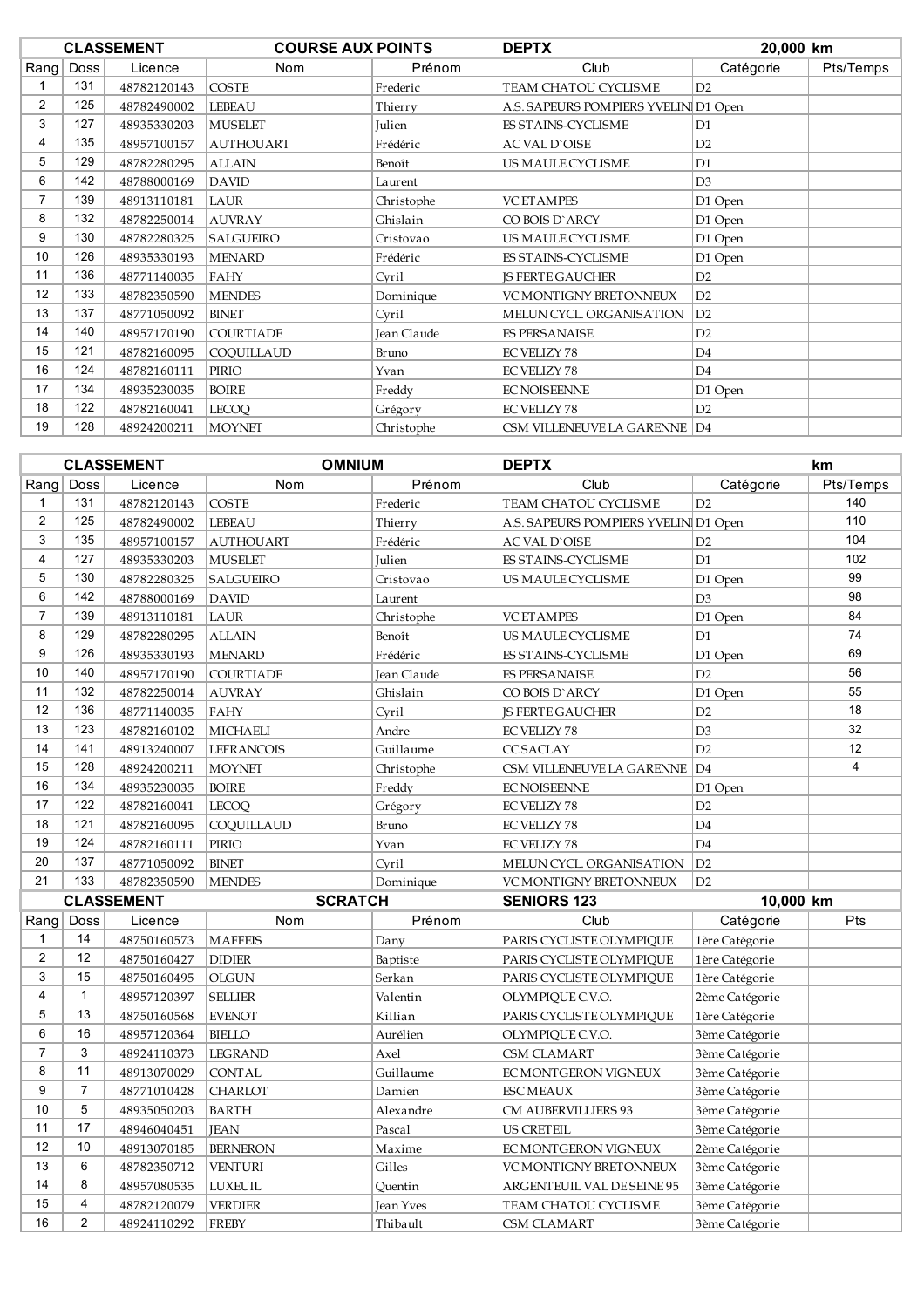|    |             | <b>CLASSEMENT</b> | <b>COURSE TEMPO</b> |                  | <b>SENIORS 123</b>            | 7,500 km       |           |
|----|-------------|-------------------|---------------------|------------------|-------------------------------|----------------|-----------|
|    | Rang   Doss | Licence           | <b>Nom</b>          | Prénom           | Club                          | Catégorie      | Pts/Temps |
|    | 12          | 48750160427       | <b>DIDIER</b>       | Baptiste         | PARIS CYCLISTE OLYMPIQUE      | 1ère Catégorie | 25        |
| 2  | 15          | 48750160495       | <b>OLGUN</b>        | Serkan           | PARIS CYCLISTE OLYMPIOUE      | 1ère Catégorie | 24        |
| 3  | 13          | 48750160568       | <b>EVENOT</b>       | Killian          | PARIS CYCLISTE OLYMPIOUE      | 1ère Catégorie | 23        |
| 4  | 14          | 48750160573       | <b>MAFFEIS</b>      | Dany             | PARIS CYCLISTE OLYMPIQUE      | 1ère Catégorie | 21        |
| 5  | 17          | 48946040451       | <b>IEAN</b>         | Pascal           | <b>US CRETEIL</b>             | 3ème Catégorie | 11        |
| 6  |             | 48771010428       | <b>CHARLOT</b>      | Damien           | <b>ESCMEAUX</b>               | 3ème Catégorie |           |
|    | 16          | 48957120364       | <b>BIELLO</b>       | Aurélien         | OLYMPIOUE C.V.O.              | 3ème Catégorie |           |
| 8  |             | 48957120397       | <b>SELLIER</b>      | Valentin         | OLYMPIQUE C.V.O.              | 2ème Catégorie |           |
| 9  | 3           | 48924110373       | <b>LEGRAND</b>      | Axel             | <b>CSM CLAMART</b>            | 3ème Catégorie |           |
| 10 | 6           | 48782350712       | <b>VENTURI</b>      | Gilles           | <b>VC MONTIGNY BRETONNEUX</b> | 3ème Catégorie |           |
| 11 | 5           | 48935050203       | <b>BARTH</b>        | Alexandre        | <b>CM AUBERVILLIERS 93</b>    | 3ème Catégorie |           |
| 12 | 11          | 48913070029       | <b>CONTAL</b>       | Guillaume        | EC MONTGERON VIGNEUX          | 3ème Catégorie |           |
| 13 | 4           | 48782120079       | <b>VERDIER</b>      | <b>Jean Yves</b> | TEAM CHATOU CYCLISME          | 3ème Catégorie |           |
| 14 | 8           | 48957080535       | <b>LUXEUIL</b>      | Quentin          | ARGENTEUIL VAL DE SEINE 95    | 3ème Catégorie |           |
| 15 | 2           | 48924110292       | <b>FREBY</b>        | Thibault         | <b>CSM CLAMART</b>            | 3ème Catégorie |           |
| 16 | 10          | 48913070185       | <b>BERNERON</b>     | Maxime           | EC MONTGERON VIGNEUX          | 2ème Catégorie |           |
|    |             |                   |                     |                  |                               |                |           |

|                |             | <b>CLASSEMENT</b> | <b>ELIMINATION</b> |           | <b>SENIORS 123</b>         |                | <b>km</b> |
|----------------|-------------|-------------------|--------------------|-----------|----------------------------|----------------|-----------|
| $R$ ang        | <b>Doss</b> | Licence           | <b>Nom</b>         | Prénom    | Club                       | Catégorie      | Pts/Temps |
|                | 12          | 48750160427       | <b>DIDIER</b>      | Baptiste  | PARIS CYCLISTE OLYMPIQUE   | 1ère Catégorie |           |
| $\overline{2}$ | 14          | 48750160573       | <b>MAFFEIS</b>     | Dany      | PARIS CYCLISTE OLYMPIQUE   | 1ère Catégorie |           |
| 3              | 15          | 48750160495       | <b>OLGUN</b>       | Serkan    | PARIS CYCLISTE OLYMPIQUE   | 1ère Catégorie |           |
| 4              | 11          | 48913070029       | <b>CONTAL</b>      | Guillaume | EC MONTGERON VIGNEUX       | 3ème Catégorie |           |
| 5              | 16          | 48957120364       | BIELLO             | Aurélien  | OLYMPIOUE C.V.O.           | 3ème Catégorie |           |
| 6              | 5           | 48935050203       | <b>BARTH</b>       | Alexandre | <b>CM AUBERVILLIERS 93</b> | 3ème Catégorie |           |
| 7              | 17          | 48946040451       | <b>IEAN</b>        | Pascal    | <b>US CRETEIL</b>          | 3ème Catégorie |           |
| 8              | 13          | 48750160568       | <b>EVENOT</b>      | Killian   | PARIS CYCLISTE OLYMPIOUE   | 1ère Catégorie |           |
| 9              | 10          | 48913070185       | <b>BERNERON</b>    | Maxime    | EC MONTGERON VIGNEUX       | 2ème Catégorie |           |
| 10             | 3           | 48924110373       | <b>LEGRAND</b>     | Axel      | <b>CSM CLAMART</b>         | 3ème Catégorie |           |
| 11             | 4           | 48782120079       | <b>VERDIER</b>     | Jean Yves | TEAM CHATOU CYCLISME       | 3ème Catégorie |           |
| 12             | 1           | 48957120397       | <b>SELLIER</b>     | Valentin  | OLYMPIOUE C.V.O.           | 2ème Catégorie |           |
| 13             | 7           | 48771010428       | <b>CHARLOT</b>     | Damien    | <b>ESCMEAUX</b>            | 3ème Catégorie |           |
| 14             | 8           | 48957080535       | <b>LUXEUIL</b>     | Quentin   | ARGENTEUIL VAL DE SEINE 95 | 3ème Catégorie |           |
| 15             | 6           | 48782350712       | <b>VENTURI</b>     | Gilles    | VC MONTIGNY BRETONNEUX     | 3ème Catégorie |           |
| 16             | 2           | 48924110292       | <b>FREBY</b>       | Thibault  | <b>CSM CLAMART</b>         | 3ème Catégorie |           |

|                |                | <b>CLASSEMENT</b> | <b>COURSE AUX POINTS</b> |                  | <b>SENIORS 123</b>            | 20,000 km      |            |
|----------------|----------------|-------------------|--------------------------|------------------|-------------------------------|----------------|------------|
| $R$ ang        | Doss           | Licence           | <b>Nom</b>               | Prénom           | Club                          | Catégorie      | <b>Pts</b> |
|                | 14             | 48750160573       | <b>MAFFEIS</b>           | Dany             | PARIS CYCLISTE OLYMPIOUE      | 1ère Catégorie | 106        |
| $\overline{2}$ | 12             | 48750160427       | <b>DIDIER</b>            | Baptiste         | PARIS CYCLISTE OLYMPIOUE      | 1ère Catégorie | 76         |
| 3              |                | 48957120397       | <b>SELLIER</b>           | Valentin         | OLYMPIOUE C.V.O.              | 2ème Catégorie | 71         |
| 4              | 15             | 48750160495       | <b>OLGUN</b>             | Serkan           | PARIS CYCLISTE OLYMPIOUE      | 1ère Catégorie | 33         |
| 5              | 11             | 48913070029       | <b>CONTAL</b>            | Guillaume        | EC MONTGERON VIGNEUX          | 3ème Catégorie | 26         |
| 6              | 6              | 48782350712       | <b>VENTURI</b>           | Gilles           | <b>VC MONTIGNY BRETONNEUX</b> | 3ème Catégorie | 22         |
| $\overline{7}$ | 13             | 48750160568       | <b>EVENOT</b>            | Killian          | PARIS CYCLISTE OLYMPIOUE      | 1ère Catégorie | 8          |
| 8              | 3              | 48924110373       | <b>LEGRAND</b>           | Axel             | <b>CSM CLAMART</b>            | 3ème Catégorie |            |
| 9              | 17             | 48946040451       | <b>IEAN</b>              | Pascal           | <b>US CRETEIL</b>             | 3ème Catégorie | 6          |
| 10             | 16             | 48957120364       | <b>BIELLO</b>            | Aurélien         | OLYMPIOUE C.V.O.              | 3ème Catégorie | 3          |
| 11             | 4              | 48782120079       | <b>VERDIER</b>           | <b>Jean Yves</b> | TEAM CHATOU CYCLISME          | 3ème Catégorie |            |
| 12             | $\overline{2}$ | 48924110292       | <b>FREBY</b>             | Thibault         | <b>CSM CLAMART</b>            | 3ème Catégorie |            |
| 13             | 8              | 48957080535       | <b>LUXEUIL</b>           | Ouentin          | ARGENTEUIL VAL DE SEINE 95    | 3ème Catégorie |            |
| 14             | $\overline{7}$ | 48771010428       | <b>CHARLOT</b>           | Damien           | <b>ESC MEAUX</b>              | 3ème Catégorie |            |
| 15             | 10             | 48913070185       | <b>BERNERON</b>          | Maxime           | EC MONTGERON VIGNEUX          | 2ème Catégorie |            |
| 16             | 5              | 48935050203       | BARTH                    | Alexandre        | <b>CM AUBERVILLIERS 93</b>    | 3ème Catégorie |            |